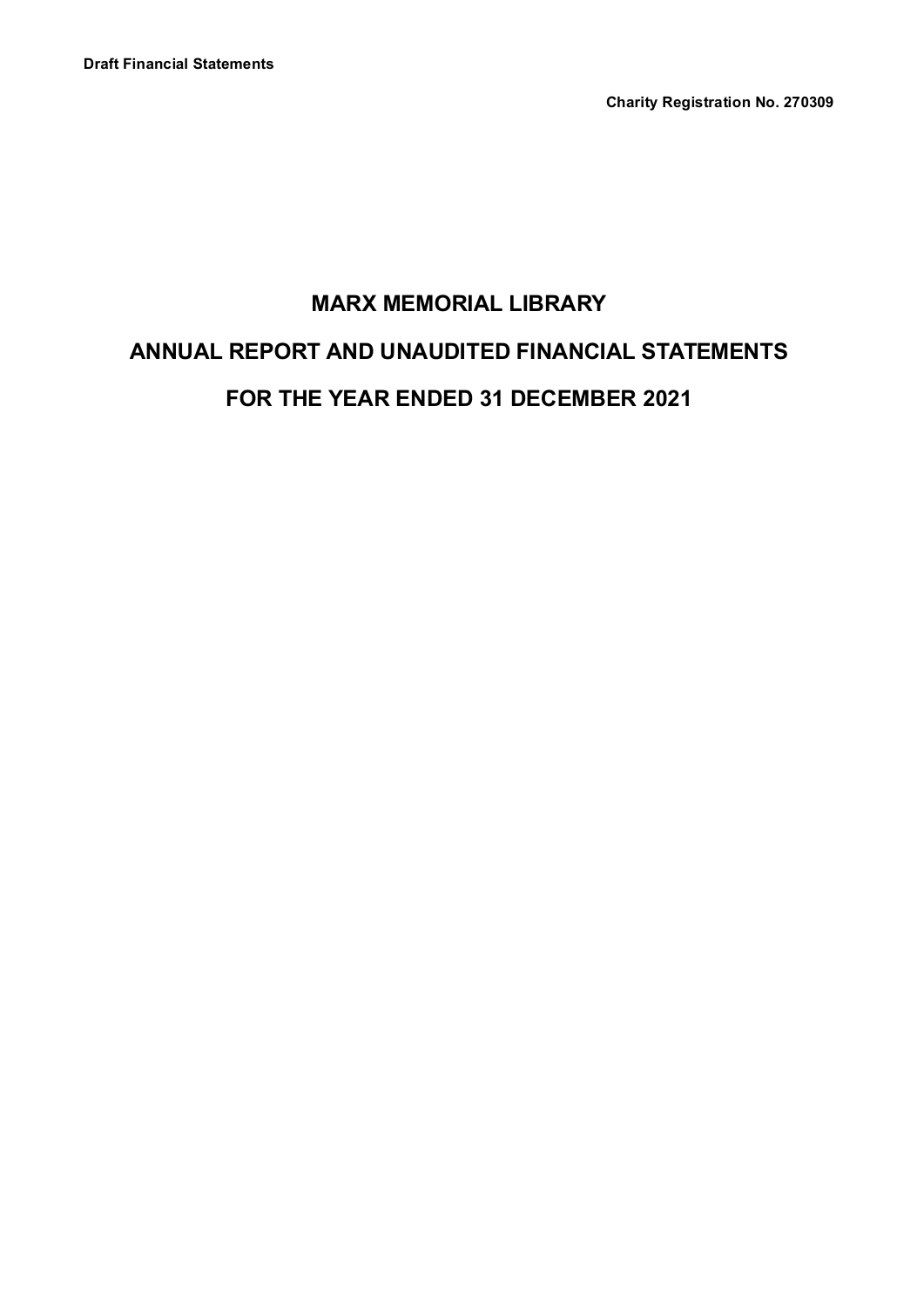# **LEGAL AND ADMINISTRATIVE INFORMATION**

| <b>Trustees</b>                                  | H Bains<br>M Davis<br>A Field<br>J Foster<br>A Gordon<br>J Hendy<br>M Mayo<br><b>B</b> De La Motte<br>J Mowatt<br>J Rosen<br>C Webbe<br>J White<br>R Clarke<br>R Hayes<br>R Kelly<br>A Sheikh |
|--------------------------------------------------|-----------------------------------------------------------------------------------------------------------------------------------------------------------------------------------------------|
| <b>Charity number</b>                            | 270309                                                                                                                                                                                        |
| <b>Principal address</b><br>Independent examiner | 37A Clerkenwell Green<br>London<br><b>United Kingdom</b><br>EC1R 0DU<br>Arnold Hill & Co LLP<br>Craven House<br>16 Northumberland Avenue<br>London                                            |
| <b>Bankers</b>                                   | WC2N 5AP<br>The Co-Operative Bank PLC<br>1 Islington High Street<br>London<br>United Kingdom<br><b>N1 9TR</b>                                                                                 |
| <b>Investment advisors</b>                       | CCLA Investment Management Limited<br>Senator House<br>85 Queen Victoria Street<br>London<br>FC4V 4FT                                                                                         |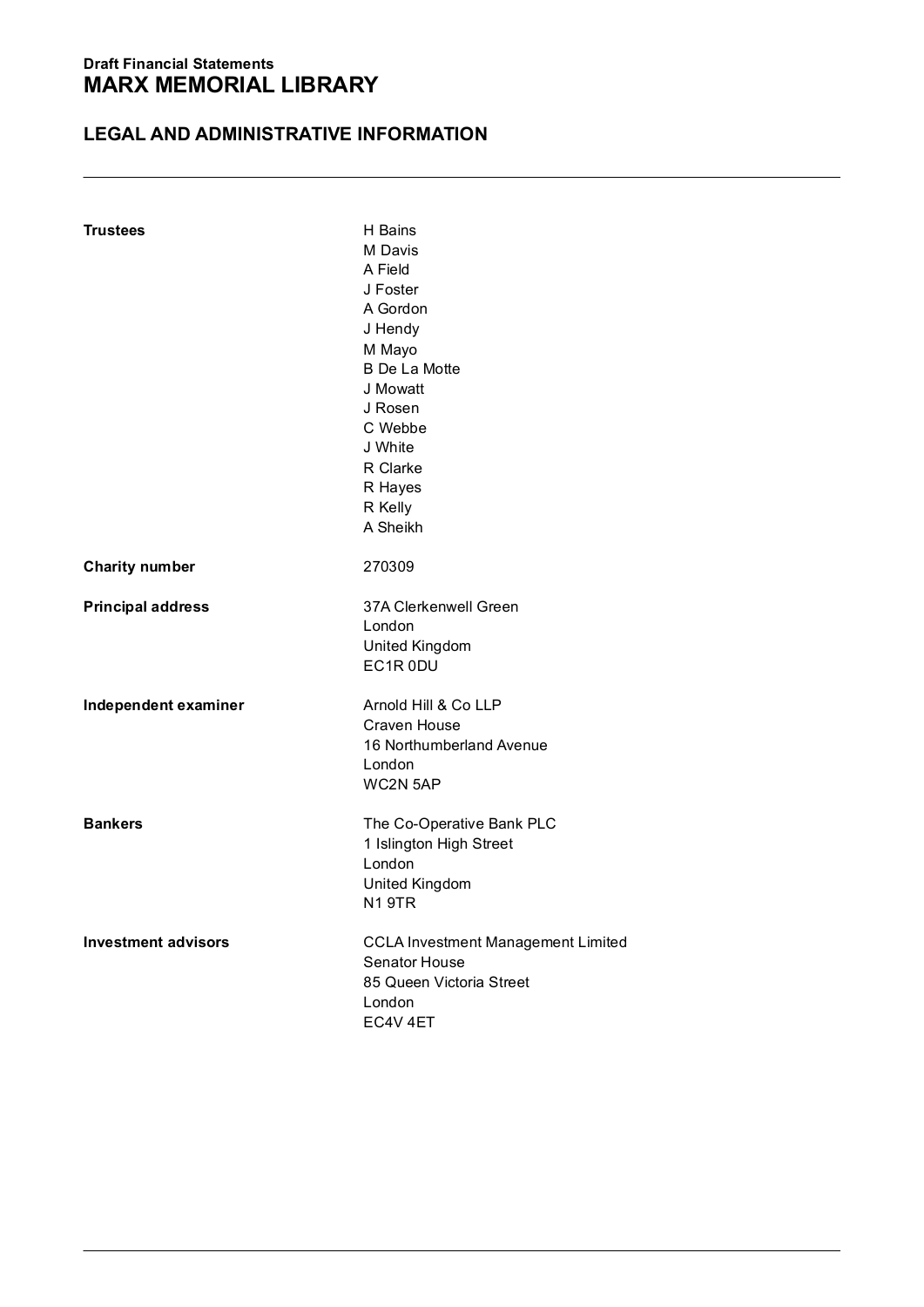# **CONTENTS**

|                                         | Page      |
|-----------------------------------------|-----------|
| Trustees' report                        | $1 - 8$   |
| Statement of trustees' responsibilities | 9         |
| Independent examiner's report           | 10        |
| Statement of financial activities       | $11 - 12$ |
| Balance sheet                           | 13        |
| Notes to the financial statements       | $14 - 26$ |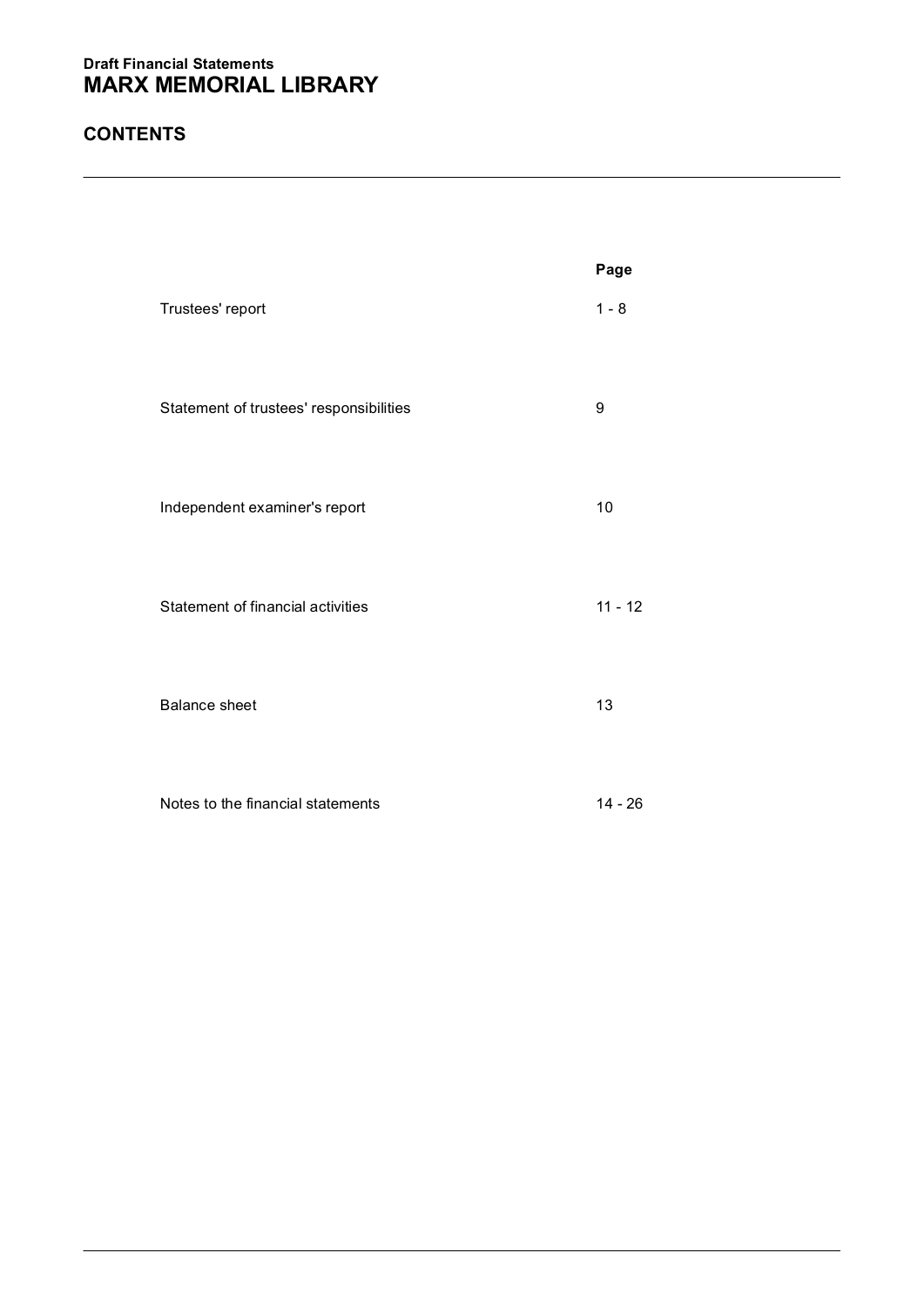# **TRUSTEES' REPORT**  *FOR THE YEAR ENDED 31 DECEMBER 2021*

The trustees present their report and financial statements for the year ended 31 December 2021.

The accounts have been prepared in accordance with the accounting policies and comply with the Charity's<br>constitution, the Charities Act 2011 and the Statement of Recommended Practice, "Accounting and Reporting<br>by Charitie

**Our purpose**<br>The Marx Memorial Library ("MML") is a registered charity devoted to the "advancement of education, learning and knowledge by the provision, acquisition and maintenance of a library of books, periodicals, manuscripts, artefacts, electronic material and other media relating to all aspects of the science of Marxism and of the history of Socialism and the trade union and working-class movements for all persons desiring to make bona tide use thereof for the said object".

The Trustees believe that:

- MML provides a unique space for the study of our rich and radical labour movement heritage and the powerful stimulus provided by Marxist thinking.

- MML provides the resources necessary for the provision of education in the science of Marxism and the history of socialism.

- MML has through these educational resources the potential to make a significant contribution to current intellectual and cultural debate to enrich civil society.

- MML's members are crucial to its future success as we seek to raise its profile, generate income, keep up-to-<br>speed with the latest developments in Marxist and socialist thinking and make the collection more accessible to a wider audience.

**Our objectives and challenges**<br>In the past five years the MML has made strides gaining grant funding for project work, broadening its education offer, including hosting two major international conferences -boosting visitor numbers, embarking on the professional management of collections, reviewing governance structures, adding to investments, and working more closely within the labour movement.

- Improve the space and resource facilities for members and visitors in accessing MML's collections to advantage so as to develop activities with partner organisations in the field of education.

- Sustain and grow activity and membership levels from their current levels, continue to balance the books, examining income and cost with a view to move towards break-even and financial sustainability.

# **Trustees**

The Trustees are full members of the committee, or board of management, known as the General Committee (GC). Members of the General Committee serve for a four-year term of office, with a quarter of the committee retiring every year. The retiring members may apply for re-election. The election is open to the membership in<br>an annual ballot, which takes place at the AGM.

# **Contracts with trustees**

Contracts with trustees<br>No trustees receive remuneration for services to MML as employees and the General Committee is committed<br>to observing all guidance from the Charity Commission in this respect. There were no other co agreements subsiding during or at the year end of the financial period in which a Trustee of the Charity is, or was, materially interested and which is, or was, significant in relation to the business of the Charity.

# **Public benefit test**

The charity trustees have complied with their duty to have due regard to the guidance on public benefit published by the Commission in exercising their powers or duties and confirm that all activities are conducted for charitable purposes to benefit the public.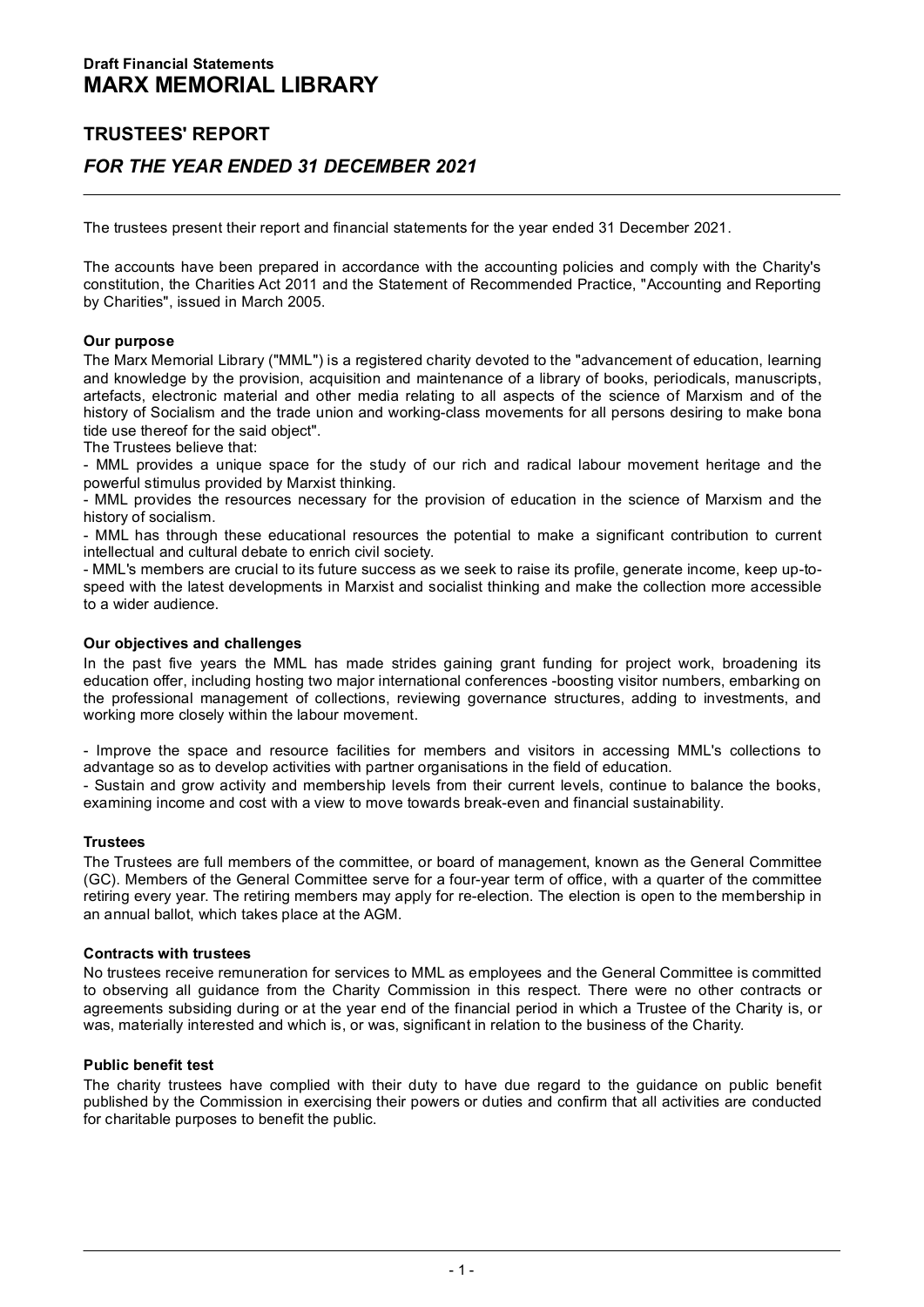# **Charity structures, governance and administration**

All decisions are made through the General Committee, which as charity trustee have control of the Library and its properties and funds, meeting around 6 times per year.

The General Committee elects a Chair, Vice-Chair, Secretary and Treasurer at the first meeting held after the AGM and may choose to appoint sub-committees from amongst its ranks and others.

The General Committee may co-opt any Library member to fill a vacancy arising during the year. Co-opted Trustees are selected to represent a broad mix of skills and interests.

The trustees who served during the year and up to the date of signature of the financial statements were:

H Bains M Davis A Field J Foster A Gordon J Hendy M Mayo B De La Motte J Mowatt J Rosen C Webbe J White R Clarke R Hayes R Kelly A Sheikh

# **Strategic plan**

The Strategic Plan approved by the Trustees in September 2019 aims to summarise the Marx Memorial Library's main areas of work in the coming five-year period 2019-24. It highlights priorities and is designed to aid decision-making, track progress and facilitate the appropriate allocation of resources.

The various sub-committees of the MML are responsible for drawing up supplementary action plans for their areas of work, and monitoring progress throughout the year.

Sub-committees have specific areas of responsibility on: Education, Collections, Volunteers, Publications, Buildings, Resilience and Finance, they report to the General Committee of trustees.

The Archivist and Library Manager, as the senior member of staff, is responsible for overseeing the implementation of this plan at the MML.

The Strategic Plan will be reviewed annually by the MML General Committee of trustees following the Annual General Meeting.

Mission: "The advancement of education, learning and knowledge .in the science of Marxism and of the history of Socialism and the trade union and working-class movements".

Vision: The MML as a research centre, with a world-class, relevant archive and library collection, and<br>education provider engaging diverse audiences effectively in current debates on Marxism, the history of<br>socialism and t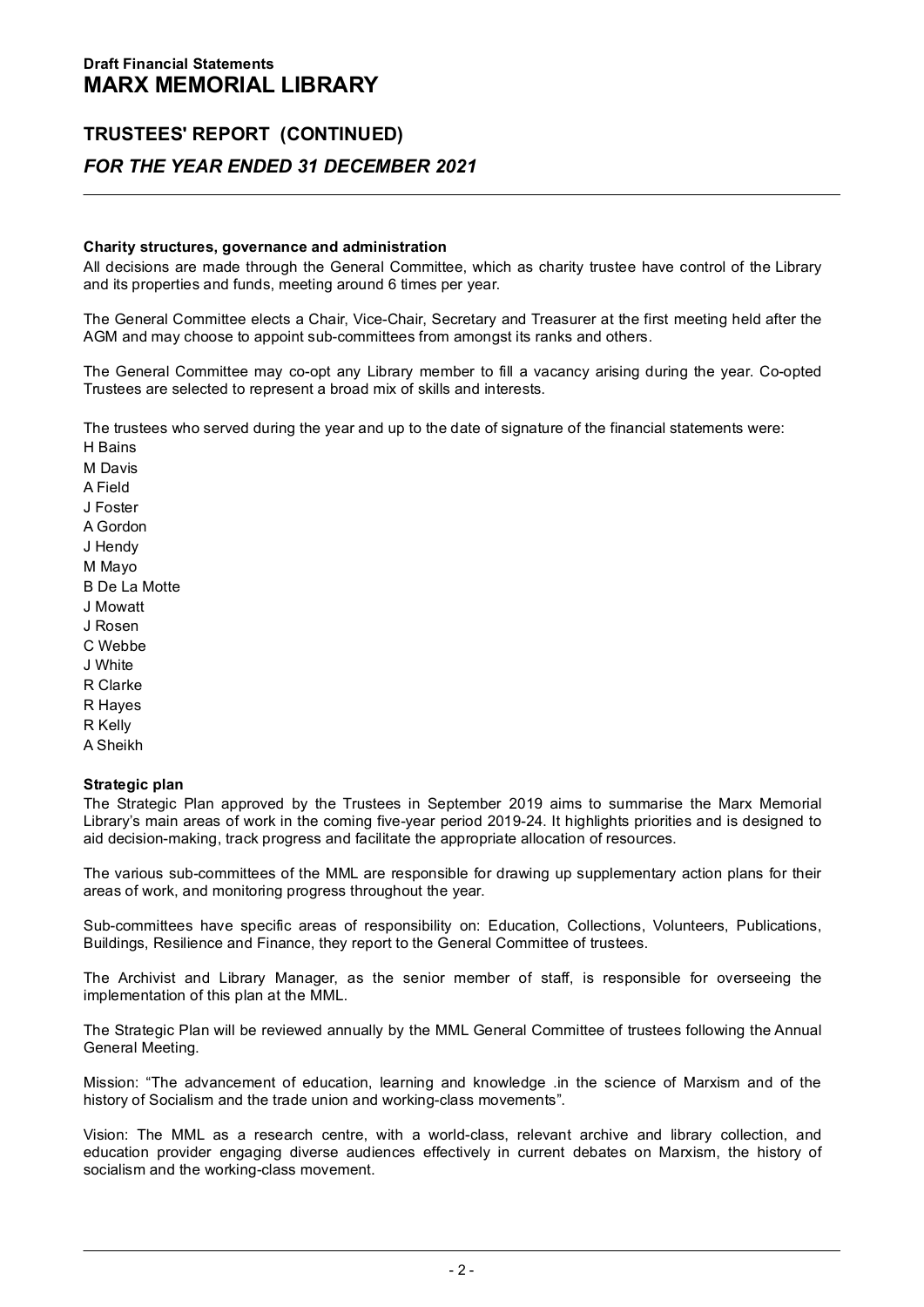# Strategic Goals:

Collections: Develop, maintain and provide a unique research resource in the form of our library and archive.

Education: Deliver a relevant, engaging education programme on and off-site in the form of classes, lectures and workshops to greater numbers and diverse audiences.

Engagement and outreach: Effectively engage audiences in our collections and education work through publication and exhibition, online and in print, special events, tours of our building and conferences.

Sustainability: Develop strong governance, staffing, volunteer and finance frameworks to ensure the MML's mission is achievable in the long-term.

The Building: Redevelop Marx House to transform MML's ability to store collections, enable access, host events and activities and generate income.

# **Risk management**

The Charity has identified the main risks it faces. Trustee and Professional Liability Insurance has been obtained and all current insurance is up to date and fit for purpose. A draft risk log and policy has been prepared and is operational. The charity has adopted a safeguarding policy for preventing and reducing harm to children and vulnerable adults (either temporarily or permanently for a variety of reasons when they are in contact with our staff, workers, volunteers, members, or other students).

# **Funds**

The funds of the organisation are structured thus:

- Unrestricted Funds are monies received by MML that do not have conditions of use attached to them but<br>where itemised budget headings apply. - Unrestricted Funds are monies received by MML that do not have conditions of use attached to them but<br>where itemised budget headings apply.<br>- Designated Funds are made up of monies set aside by trustees to be used only f

# **Fundraising disclosures**

The following extra information is supplied under section 13 of the Charities (Protection and Social Investment) Act 2016 on MML's fundraising practices and those acting on its behalf: The following extra information is supplied under section 13 of the Charities (Protection and Schware Schemesters or commercial participators carried out any fundraising activities for MML.<br>- No professional fundraisiers o

- The charity has not subscribed to any fundraising standards or schemes.<br>- There are no failures by the charity, or by any person acting on its behalf, to comply with regulations for fundraising standards or schemes.

Therefore, the charity has not needed to monitor the fundraising activities of any person acting on its behalf and no complaints were received by the charity about fundraising activity. Should the charity ever embark on and no complaints were received by the charity about fundraising activity. Should the charity ever embark on<br>such public fundraising, it would do all it can to protect vulnerable people and other members of the public<br>from

# **MML 2021 report of work**

# **Introduction**

In 2021 the pandemic continued to have a major impact on our work. While we were able to remain open by appointment only for the majority of the year, this also meant a continued focus on digital outputs, work on restoring the building and bolstering our financial resilience.

# **Staff**

Meirian Jump was on maternity leave from February and covered by Sarah Crompton (February 2021-Jan 2022) and Joseph Dance (February-October 2021). The Archivist/Librarian and Melanie Hufkie-Baxter our Administrator and Library Assistant worked throughout the pandemic on a variety of tasks.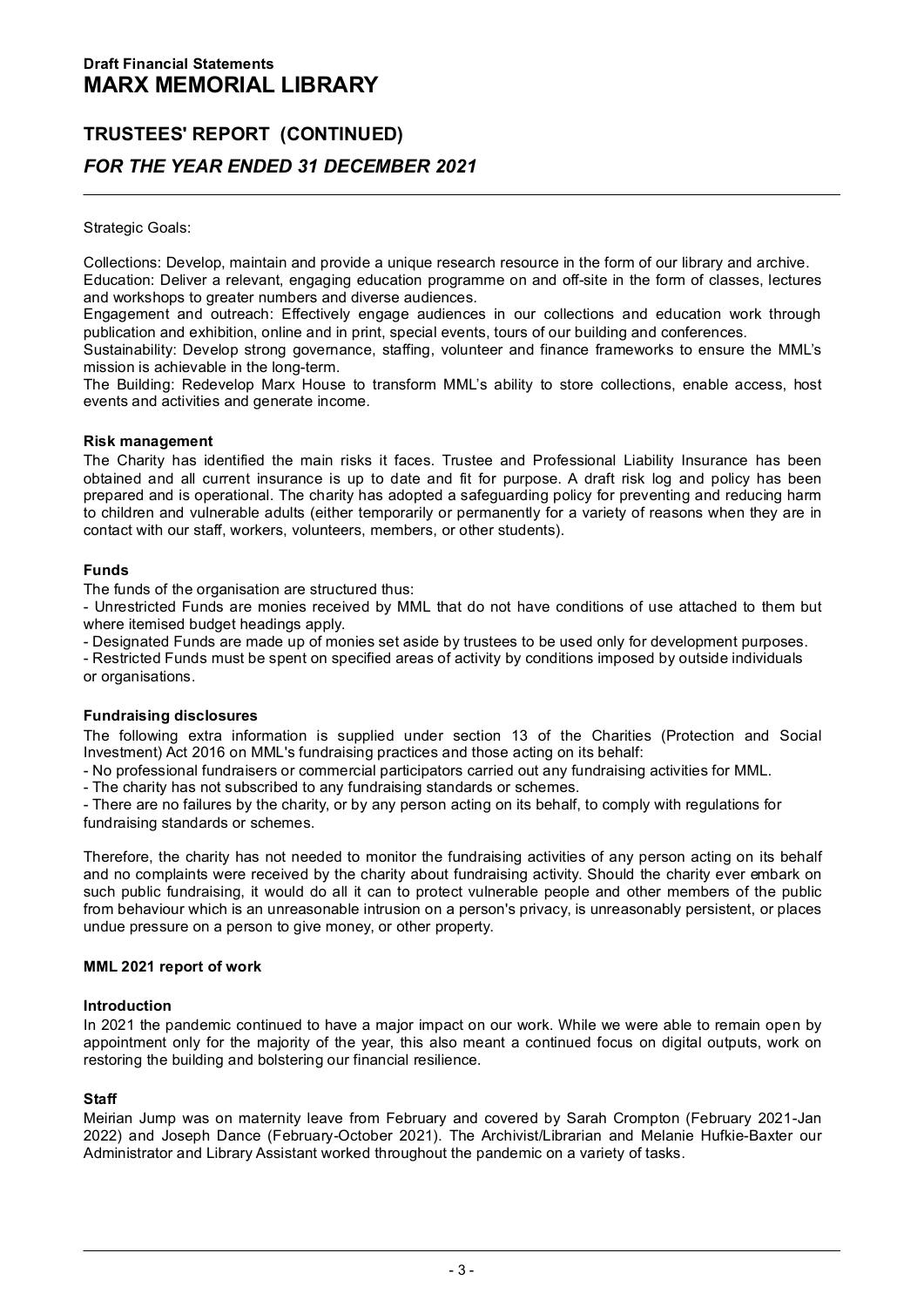# **Volunteers**

The MML's volunteer programme continues in strength, albeit remotely for the majority of the year. Zoom meetings every 6-8 weeks meant the team kept in touch. Volunteers continued to be at the heart of MML's operations working on the administration of our membership programme, online rare book sales, virtual tours, on-site cataloguing and digitization projects.

**Collections**<br>Notable accessions include the Simcha pocket watch; one of twelve watch cases believed to have been struck in the 1860s to mark the meeting in London of the International Association of Working Men (The First International) when the eight-hour day had been proclaimed as the Associations objective, the archives of Robert Williamson, Solly Kaye and Alick West, in addition to an accrual to the Spanish Collection; the papers of the Friends of the International Brigades.

Policy development in line with our ambitions to acquire archive accreditation meant further work on a digitization and a digital preservation strategy.

Following the acquisition of dataloggers at the end of 2020, for the first time we have been able to log and store information on environmental conditions in all of our archive storerooms, vital to the long term preservation of our library collections.

We welcomed two sixth form groups to the library for archive workshops in the autumn on the Russian Revolution and Economics.

In 2021 we prepared for the loan of Marx's cigar case in our collection for exhibition at the Deutches Historisches Museum, Berlin in 2022.

# **Online initiatives**

MML's education programme was delivered entirely online in 2021 through a combination of zoom lectures<br>and classes, and online courses administered on the Moodle platform.

Our repertoire of online courses was developed; the education committee launched new courses on historical materialism and on women, work and trade unions.

Our school workshop programme on the biography of black International Brigader Charlie Hutchison with Newham College was delivered online in collaboration with Wadham College, Oxford in January 2021.

The Virtual Tour programme was rolled out; monthly guided tours through our 3D scan meant visitors from around were able to experience our historic building, collections and displays. We introduced short tailored tours for May Day and Open House.

For a second year running rare second-hand books and print on demand posters from our collections were<br>made available for sale online.

he MML now monitors digital engagement including hits on the website and social media interaction.

# **User and visitor statistics (2020 in brackets)**<br>
• Research enquiries: 220 (292)<br>
• Readers: 49 (64)<br>
• Readers: 49 (64)<br>
• Readers: 49 (64)

- 
- 
- Research enquiries: 220 (292)<br>• Readers: 49 (64)<br>• General visitors/browse shelves: 3 (75)
- Readers: 49 (64)<br>• General visitors/browse shelves: 3 (75)<br>• Numbers on tours: 61 (virtual) 22 (in person)(45)<br>• On-site events 0 (199); on-line events 1972 (1599)<br>•
- On-site events 0 (199); on-line events 1972 (1599)<br>Numbers on student and school visits: 27 (50)
- 
- Participants in online courses: 97 (190)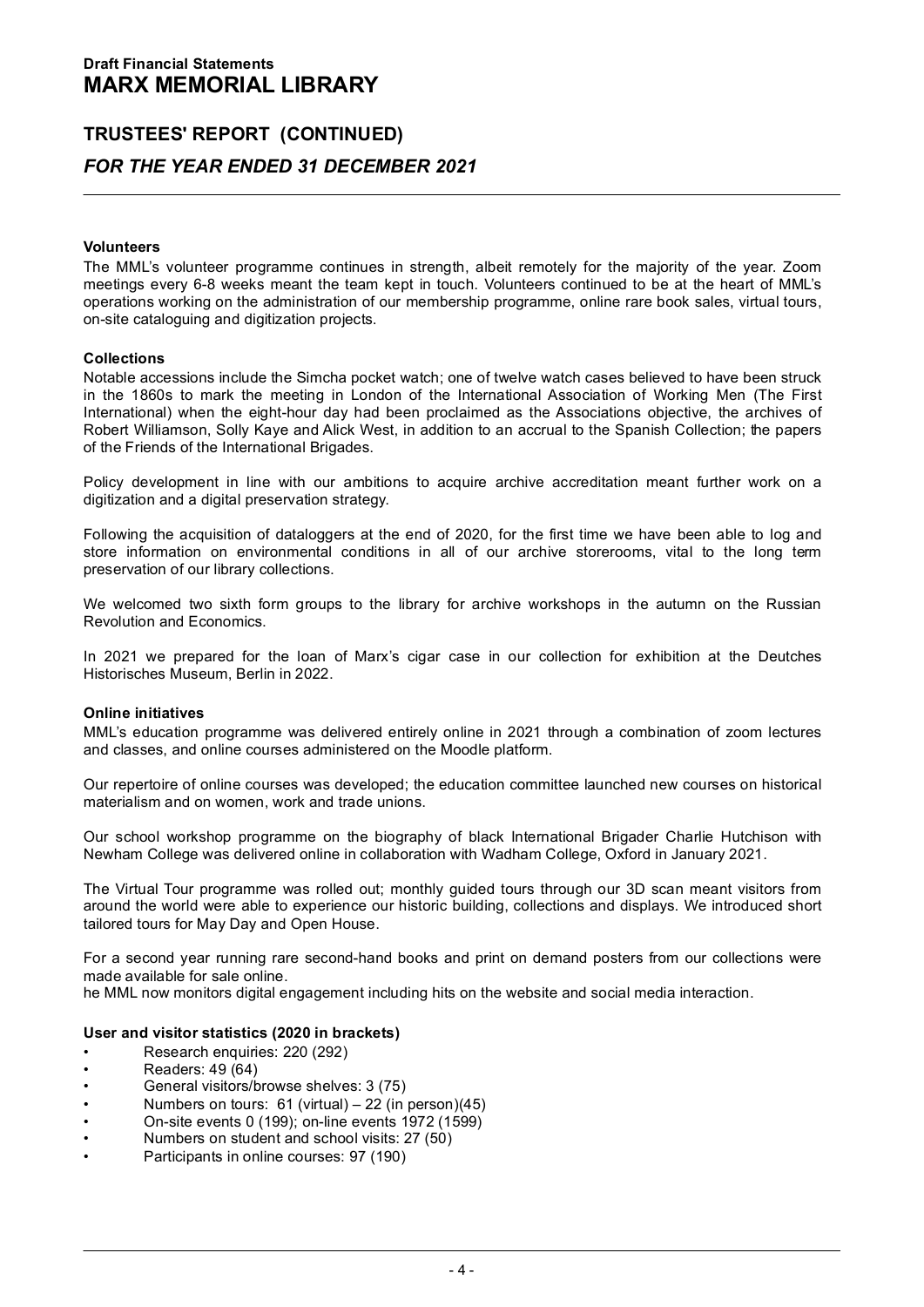# **Courses, lectures, events and activities**

# **Online courses:**

- Labour Value & Exploitation
- 
- **Online courses:**<br>• Labour Value & Exploitation<br>• Trade Unions, Class & Power<br>• Capitalism, Crisis & Morperialism<br>• Capitalism, Crisis & Morperialism • Capitalism, Crisis & Imperialism<br>• An Introduction to Marxism
- 
- Capitalism, Crisis & Imperialism<br>• An Introduction to Marxism<br>• Making our own History Marx's Historical Materialism<br>• Women, Work & Trade Unions
- 

# **Lectures and special events:**

- · Book launch: Sylvia Pankhurst Natural Born Rebel · Book launch: Making our Own History
- 
- · Book launch: Sylvia Pankhurst Natural Born Reb<br>Book launch: Making our Own History<br>Disaster planning for Archivists and Librarians<br>Treds Llaines 8 the Fight Against Llagraphyment
- · Book launch: Making our Own History<br>· Oisaster planning for Archivists and Librarians<br>· Trade Unions & the Fight Against Unemployment (public & private sectors) Disaster planning for Archivists and Librar<br>Trade Unions & the Fight Against Unempl<br>Coronavirus and the Economic Crash<br>The Betrausl of the Minemy 'Block Frider' Trade Unions & the Fight Against Unemployment (public &<br>Coronavirus and the Economic Crash<br>The Betrayal of the Miners: 'Black Friday' 15 April 1915<br>190th oppium pay of the NUMCM
- 
- Coronavirus and the Economic Crash<br>The Betrayal of the Miners: 'Black Friday' 15 April 19<br>100th anniversary of the NUWCM<br>Book launch: In conversation with Helen Jackson
- 
- 100th anniversary of the NUWCM<br>Book launch: In conversation with Helen Jackson<br>Democracy, Neo-liberalism and Britain's Centralised State
- 
- From the Ruinstein with Helen Jackson<br>
Personarcy, Neo-Irberalism and Britain's Centralised State<br>
Yisen from the Ruins': Internationalist lessons from the GDR<br>
Marking 150th Anniversary of the Paris Commune<br>
Anniversary o
- 
- Marking 150th Anniversary of the Paris Commune<br>State power, transitions and social revolution, a series of three lectures **FRANCIST AMELIA MEMORY OF AGAINST AGAINST AGAINST AGAINST AGAINST AGAINST AGAINST AGAINST AGAINST AGAINST AGAINST AGAINST AGAINST AGAINST AGAINST AGAINST AGAINST AGAINST AGAINST AGAINST AGAINST AGAINST AGAINST AGAINST AGA**
- 
- 
- · Historical Memory and the Fight Against Fascism<br>· Solh Anniversary of 1971 TUC and the Continuing Struggle<br>The Economy After Covid a series of three lectures<br>· Marxism and Science<br>· Economy After Covid a series of th
- The Economy After Covid a series of three lectures<br>Marxism and Science<br>Food, Farming and the Future a series of three lectures
- 
- 
- · Roundtable: Democracy, Neo-liberalism and Britain's Centralised State

# **Projects**

• The Unite the union history project is making good progress. Volume i was printed in 2021 and launched at the Unite Policy Conference. Volumes ii, iii, iv are currently with the publisher. Work on oral history research to supplement the final two volumes v and vi.

· Building work: A new security alarm was installed, the staff office was reconfigured with new storage<br>and work spaces and measures taken to upgrade signage, emergency lighting and smoke detectors in line<br>with recommendat

• Patrons Scheme: this scheme launched in 2020 continues to grow and we now have over 30 Patrons donating £250 per year to support core funding. Patrons are invited to special events twice a year, receive a badge and are listed on the website and in Theory & Struggle.

• Our summer annual membership drive launched in 2020 was another success; we gained over 100 members in a ten-week period in the Spring.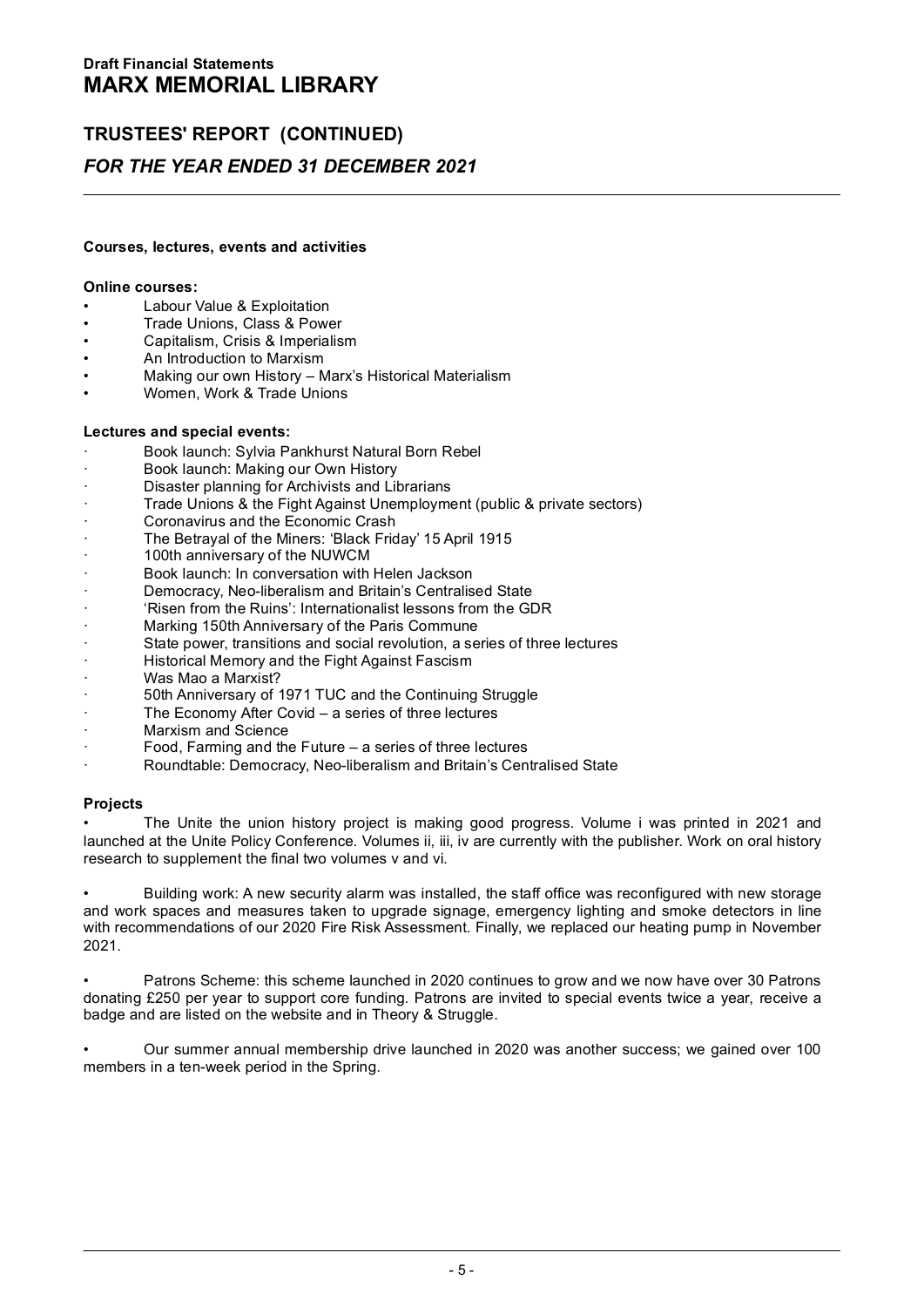# **TRUSTEES' REPORT (CONTINUED)** *FOR THE YEAR ENDED 31 DECEMBER 2021*

# **Publications**

Theory & Struggle 2021 with a focus on COVID 19, its economic, political and social aftermath and trade union struggles included articles from Andrew Murray, Carolyn Jones, John McDonnell, Jenny Clegg and Michael Roberts. The review section covered books marking the centenary of the founding of the Communist Party of Great Britain in 2020, two volumes published by the MML ourselves and Robert Henderson's 'The Spark that Lit the Revolution: Lenin in London and the Politics that Changed the World'.

• Our regular column in the Morning Star 'Full Marx' featured articles on imperialism and identity politics and is set to return again in 2022.

# **Financial report for the year ended 31 December 2021**

The charity is mid-way in delivering the Strategic plan set out in 2019, 1.1 Strategic Goals

1.1.1 Collections: Develop, maintain and provide a unique research resource in the form of our library and archive.

1.1.2 Education: Deliver a relevant, engaging education programme on and off-site in the form of classes, lectures and workshops to greater numbers and diverse audiences.

1.1.3 Engagement and outreach: Effectively engage audiences in our collections and education work through publication and exhibition - on-line and in print -, special events, tours of our building and conferences.

1.1.4 Sustainability: Develop strong governance, staffing, volunteer and finance frameworks to ensure the MML's mission is achievable in the long-term

1.1.5 The building: Redevelop Marx House to transform MML's ability to store collections, enable access, host<br>events and activities and generate income

In terms of sustainability, the following objectives were adopted to further the strategic goals

▪ Ensure MML's membership offer is clear and attractive with the aim of boosting membership numbers and retention.

▪ Attract new affiliates and enhance income generation

▪ Develop a network of donors using database. This may involve reviewing Friends Scheme and exploring a Patrons' Scheme

▪ Plan two targeted appeals per year (e.g., for filming equipment, for archival storage solutions) with the aim of raising £5,000 p.a. for project funds

- Incorporate a fundraising feasibility study as part of Heritage Lottery Bid
- Review volunteer restructure and associated policies early 2020
- Optimise the use of trustee expertise
- Ensure staff trained and retained
- Ensure office and finance systems are fit for purpose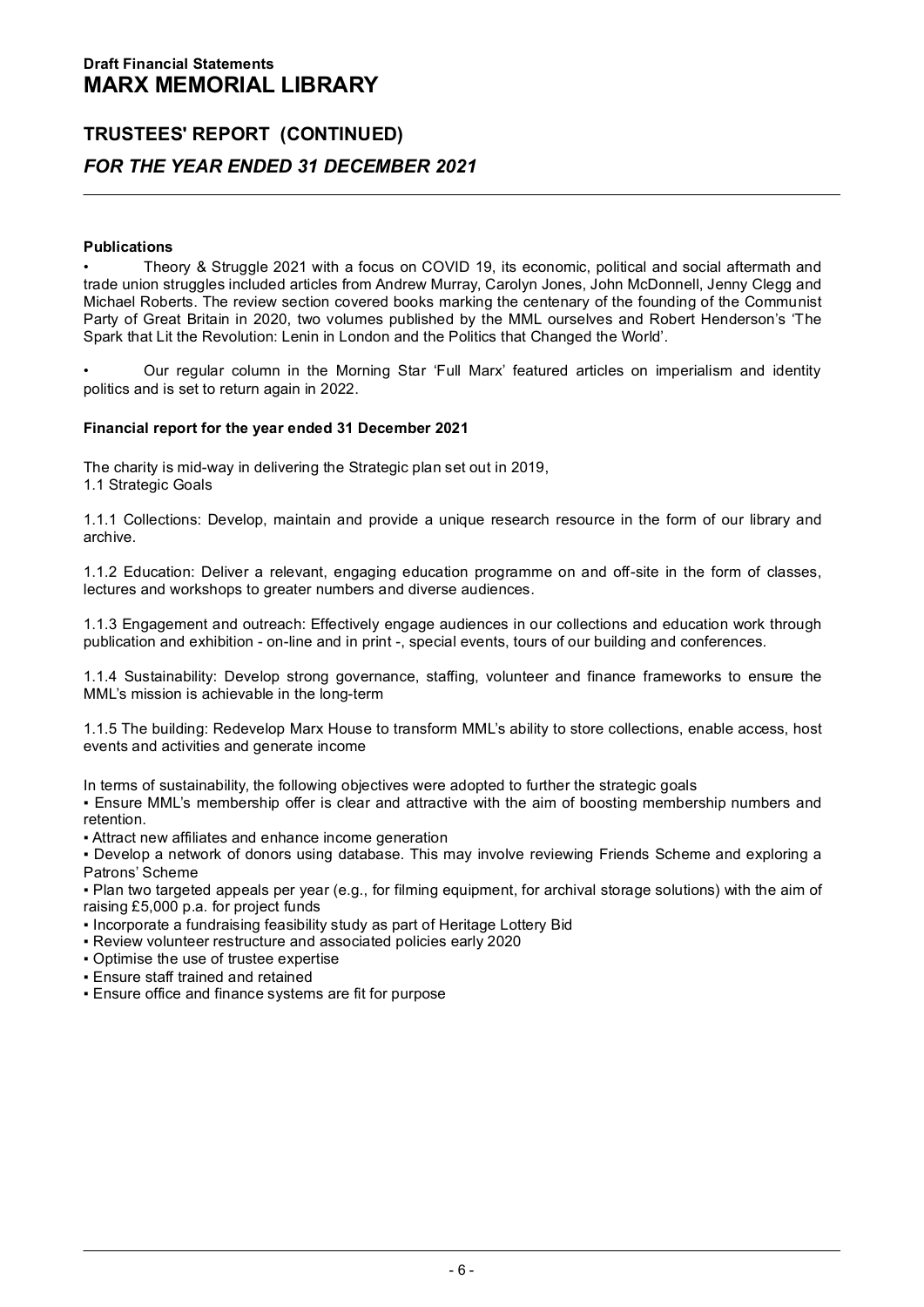# **TRUSTEES' REPORT (CONTINUED)** *FOR THE YEAR ENDED 31 DECEMBER 2021*

The budget for 2021 set out some challenging targets for all areas of the charity's goals and specific<br>objectives.

The steps taken in 2020 to improve financial controls were further improved in 2021. Quarterly financial<br>management accounts compiled by the accountants Arnold Hill made available to the Trustees. The<br>monitoring of actual of its projected trajectory.

Impact of Covid 19 restricted and limited a number of income generation opportunities identified in the budget. The opening of the library for research, book sales, visitors, in class courses, lectures and book launches all reduced. The digital experience initiated in 2020, was enhanced to replace the regular income streams with varied results.

On line courses proved to be particularly successful and generated £5,909 with an additional £2,617 from classes and lectures.

The virtual tours brought in £325, which is expected to continue to grow in 2022 and introduce the charity to a<br>whole new audience

Despite the restriction to the normal marketing and sales of new and old books, there was significant income from these activities. The targets being exceeded for sale of new books with sale of old books obtaining 50% of the budget for 2021.

The regular income streams for lettings, research. royalties remained stable. The income received from Unite the union for the History project remained key for the Charity operations. The project delivered by eminent trustees is invaluable for the sustainability plan.

Investments were increased thanks to very generous bequeaths from the estate of Dr Geoffrey Barlow, facilitated by his son Keith Barlow and daughter Lindsey Coldwell and a very welcome donation from Eddy Adams. Under the Charity agreed rule 80% of the bequeath received was invested by the Trustees in ethical investments. This will provide additional long-term income and adds to the strategic sustainability goal of the charity. Quarterly reports of investments with projected performance are provided to the Trustees. All investments are managed on the Charity's behalf by CCLA and in 2021 were valued at: Opening value: £2,334,143 Invested in 2021: £140,834 Capital return: £140,707

Closing value: £2,615,685

Income received by the charity from investments: £66,727 against the projected budget of £61,500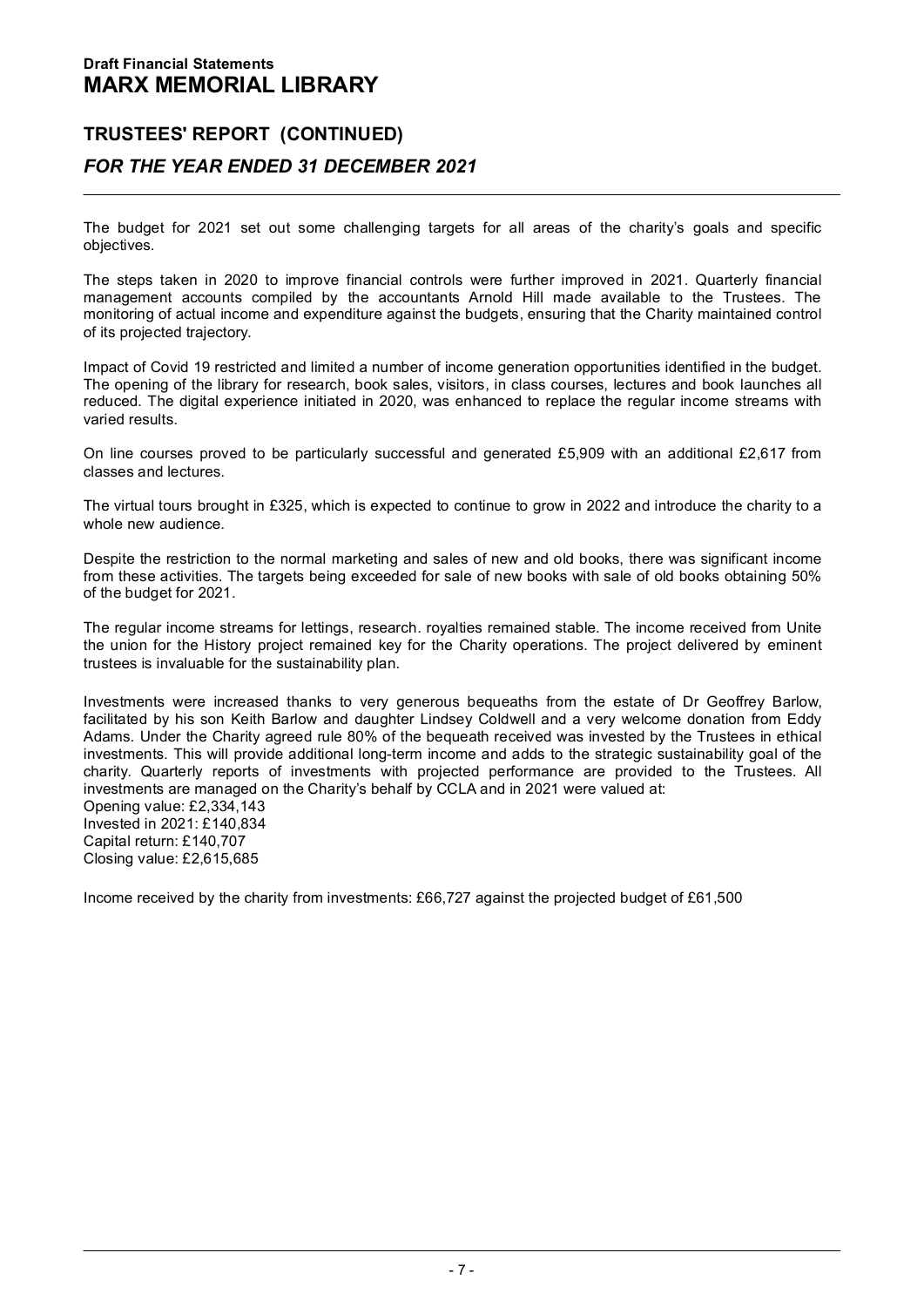# **TRUSTEES' REPORT (CONTINUED)** *FOR THE YEAR ENDED 31 DECEMBER 2021*

The staff team went through a change in the leadership with the Archivist and Manager Meirian Jump on maternity leave. Sarah Crompton and Joseph Dance recruited on job share for most of this period did remarkably well in advancing the charity's objectives. Melanie Hufkie-Baxter provided the necessary continuity in administration and anchorage to ensure smooth operations and financial controls. There was a marginal corresponding increase in the staff costs due to the changes.

The eleven wonderful volunteers have sustained MML through a very difficult year, navigating around building<br>works and working through a period when the heating system showed its age and required tender loving care.<br>The in by being on site were all worthy of commendation.

The downturn in operations due to Covid restrictions, were used as an opportunity by the GC to bring forward some of the repair and renovations originally scheduled for 2022-23. The investment of £13,798 to improve the building infrastructure was three times the set budget for repair and maintenance of £4,000. There are further improvements approved by the Trustees and the budget for 2022 will be calibrated to reflect these business needs. The investment has generated an increase in depreciation of £24,770

The direct revenue from membership in 2021 has surpassed the budgeted target of £14,000 to £16,979. This<br>welcome increase created a corresponding rise in expenditure associated with the much valued and highly<br>acclaimed jou

# **EOY 2021**

# **Summary**

Bank Accounts: £160,049 Current Assets: £14,636 Fixed Assets: £178,133 Non-Current Assets: £2,615,685 Total Assets: £2,968,503

# **Conclusion**

The charity has retained sufficient funds for liquidity.<br>The charity is confident of continuing as a going concern as it emerges from the restrictions of covid 19 and gradually returns to normal operations. The charity will continue to monitor the situation and take additional<br>steps as necessary to mitigate risk.

# **Terms and conditions review**

The affiliation promotion and process will be reviewed during 2022 with a targeted campaign. Terms for the contractual obligation with Liverpool University Press for Theory & Struggle production and distribution will be negotiated early 2022. Other income receivable from hall hire will be reviewed to reflect local competitive charges.

## **Insurance**

Building insurance renewable and payable via Marx House Limited.

Contents and other insurances: the charity ensures that all its contents, staff and public liabilities are insured<br>and transparent. The expenditure attributed to insurances reflect these combined costs.

The trustees' report was approved by the Board of Trustees.

| <b>H</b> Bains |  |
|----------------|--|
| Trustee        |  |
|                |  |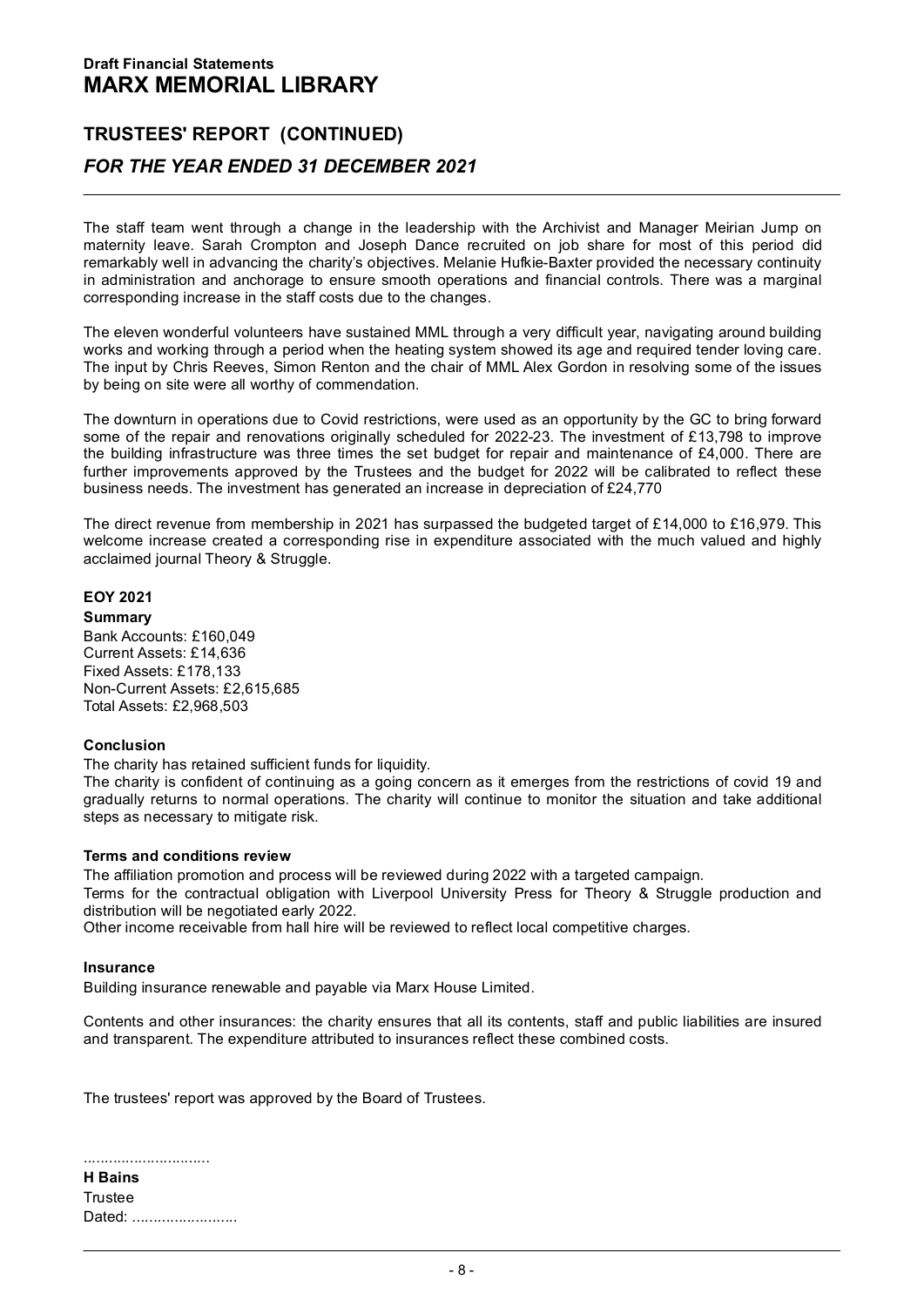# **STATEMENT OF TRUSTEES' RESPONSIBILITIES**  *FOR THE YEAR ENDED 31 DECEMBER 2021*

The trustees are responsible for preparing the Trustees' Report and the accounts in accordance with applicable law and United Kingdom Accounting Standards (United Kingdom Generally Accepted Accounting Practice), including FRS102 "The Financial Reporting Standard applicable in the UK and Republic of Ireland."

The law applicable to charities in England and Wales requires the trustees to prepare accounts for each financial<br>year which give a true and fair view of the state of affairs of the charity and of the incoming resources an

In preparing these accounts, the trustees are required to:

- select suitable accounting policies and then apply them consistently;
- observe the methods and principles in the Charities SORP;
- make judgements and estimates that are reasonable and prudent;

- state whether applicable accounting standards have been followed, subject to any material departures<br>disclosed and explained in the accounts; and

- prepare the accounts on the going concern basis unless it is inappropriate to presume that the charity will<br>continue in operation.

The trustees are responsible for keeping sufficient accounting records that disclose with reasonable accuracy at<br>any time the financial position of the charity and enable them to ensure that the accounts comply with the<br>Ch the prevention and detection of fraud and other irregularities.

The trustees are responsible for the maintenance and integrity of the charity and financial information included on the charity's website. Legislation in the United Kingdom governing to preparation and dissemination of financial statements may differ from legislation in other jurisdictions.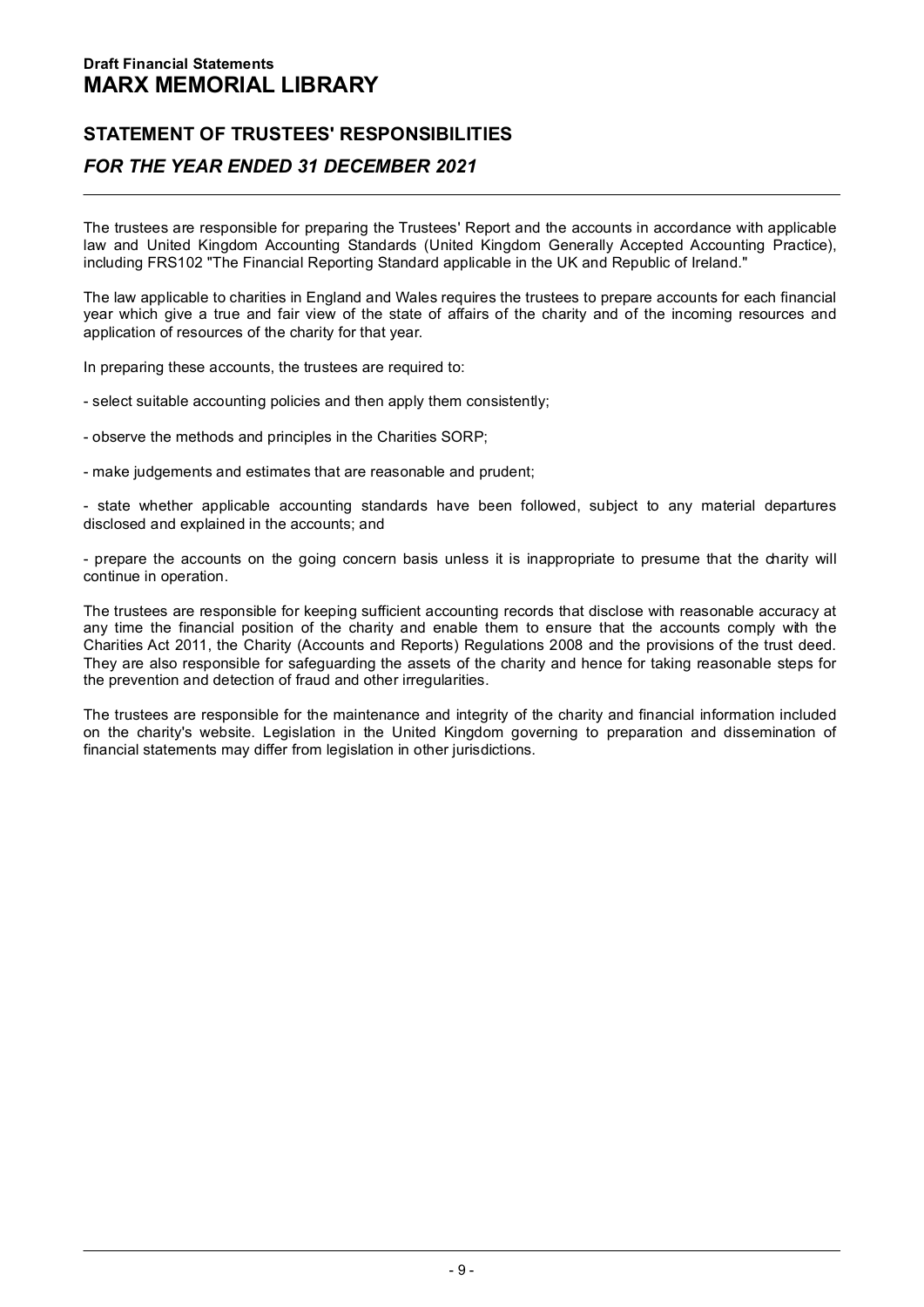# **INDEPENDENT EXAMINER'S REPORT TO THE TRUSTEES OF MARX MEMORIAL LIBRARY**

I report to the trustees on my examination of the financial statements of Marx Memorial Library (the charity) for the year ended 31 December 2021.

# **Responsibilities and basis of report**

As the trustees of the charity you are responsible for the preparation of the financial statements in accordance with the requirements of the Charities Act 2011 (the 2011 Act).

I report in respect of my examination of the charity's financial statements carried out under section 145 of the 2011 Act. In carrying out my examination I have followed all the applicable Directions given by the Charity Commission under section 145(5)(b) of the 2011 Act.

# **Independent examiner's statement**

Since the charity's gross income exceeded £250,000 your examiner must be a member of a body listed in<br>section 145 of the 2011 Act. I confirm that I am qualified to undertake the examination because I am a<br>member of which i

Your attention is drawn to the fact that the charity has prepared financial statements in accordance with<br>Accounting and Reporting by Charities preparing their accounts in accordance with the Financial Reporting<br>Standard a Reporting by Charities: Statement of Recommended Practice issued on 1 April 2005 which is referred to in the extant regulations but has now been withdrawn.

I understand that this has been done in order for financial statements to provide a true and fair view in<br>accordance with Generally Accepted Accounting Practice effective for reporting periods beginning on or<br>after 1 Janua

I have completed my examination. I confirm that no matters have come to my attention in connection with the examination giving me cause to believe that in any material respect:

- 1 accounting records were not kept in respect of the charity as required by section 130 of the 2011 Act; or
- 
- 2 the financial statements do not accord with those records; or<br>3 the financial statements do not comply with the applicable requirements concerning the form and <sup>3</sup> the financial statements do not comply with the applicable requirements concerning the form and content of accounts set out in the Charities (Accounts and Reports) Regulations 2008 other than any requirement that the accounts give a true and fair view which is not a matter considered as part of an independent examination.

I have no concerns and have come across no other matters in connection with the examination to which attention should be drawn in this report in order to enable a proper understanding of the financial statements to be reached.

Amold Hill & Co LLP

Craven House 16 Northumberland Avenue London WC2N 5AP

Dated: .........................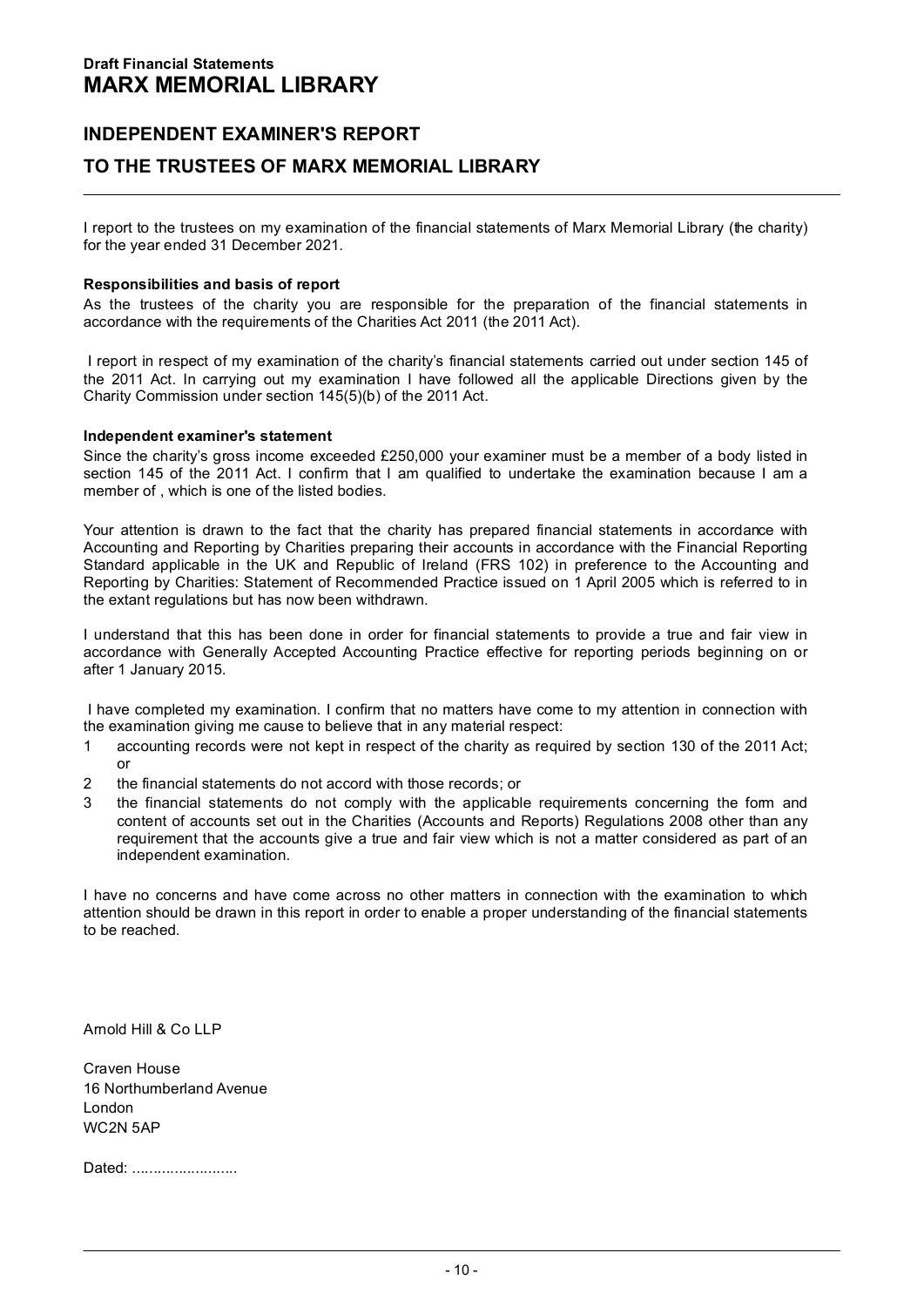# **STATEMENT OF FINANCIAL ACTIVITIES INCLUDING INCOME AND EXPENDITURE ACCOUNT**

# *FOR THE YEAR ENDED 31 DECEMBER 2021*

| <b>Current financial year</b>               |                                  |                 |                     |         |           |           |
|---------------------------------------------|----------------------------------|-----------------|---------------------|---------|-----------|-----------|
|                                             | <b>Unrestricted Unrestricted</b> |                 | <b>Restricted</b>   | Total   | Total     |           |
|                                             |                                  | funds           | funds<br>designated | funds   |           |           |
|                                             |                                  | general<br>2021 | 2021                | 2021    | 2021      | 2020      |
|                                             | <b>Notes</b>                     | £               | £                   | £       | £         | £         |
| Income and endowments from:                 |                                  |                 |                     |         |           |           |
| Donations and legacies                      | 3                                | 190,901         |                     |         | 190.901   | 30,120    |
| Charitable activities                       | 4                                | 8,654           |                     |         | 8,654     | 8,825     |
| Activities for generating funds             | 5                                | 32.370          |                     |         | 32,370    | 28,238    |
| Investments                                 | 6                                | 66,727          |                     |         | 66,727    | 62,757    |
| Other income                                | 7                                | 9,882           |                     | 22,600  | 32,482    | 57,661    |
| Total income                                |                                  | 308.534         | ٠                   | 22,600  | 331.134   | 187,601   |
| <b>Expenditure on:</b>                      |                                  |                 |                     |         |           |           |
| Raising funds                               | 8                                | 1.747           |                     |         | 1.747     | 6.748     |
| Charitable activities                       | 9                                | 172,097         |                     |         | 172,097   | 150,676   |
| <b>Total resources expended</b>             |                                  | 173,844         |                     |         | 173,844   | 157,424   |
| Net gains/(losses) on investments           | 13                               | 315,353         |                     |         | 315,353   | 196,426   |
| Net movement in funds                       |                                  | 450,043         | ٠                   | 22,600  | 472,643   | 226,603   |
| Net movement in funds                       |                                  | 450,043         | ٠                   | 22,600  | 472,643   | 226,603   |
| Fund balances at 1 January 2021             |                                  | 2,222,388       | 158,430             | 101,338 | 2,482,156 | 2,255,553 |
| <b>Fund balances at 31 December</b><br>2021 |                                  | 2,672,431       | 158,430             | 123,938 | 2,954,799 | 2,482,156 |

The statement of financial activities includes all gains and losses recognised in the year.

All income and expenditure derive from continuing activities.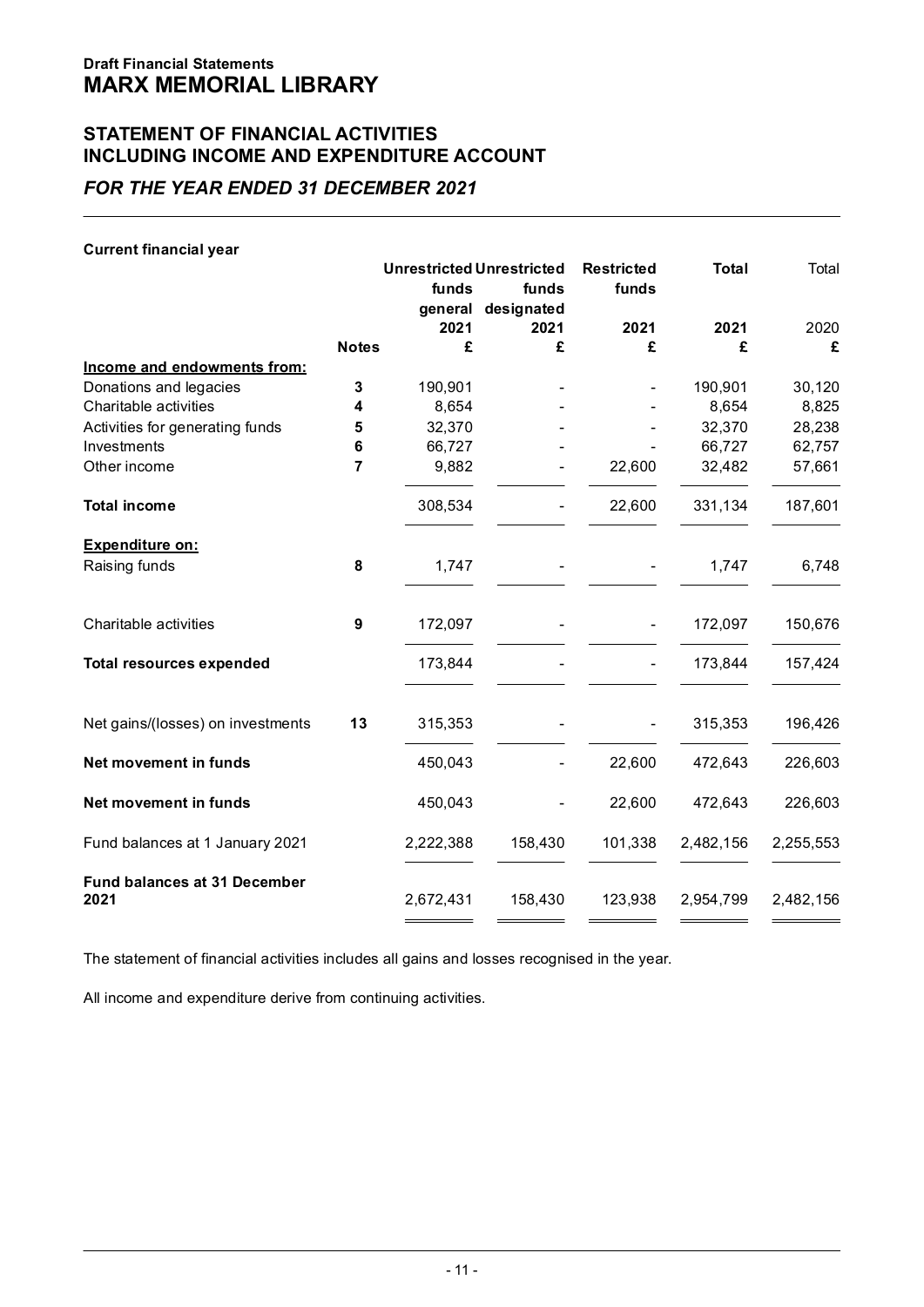# **STATEMENT OF FINANCIAL ACTIVITIES (CONTINUED) INCLUDING INCOME AND EXPENDITURE ACCOUNT**

# *FOR THE YEAR ENDED 31 DECEMBER 2021*

| Prior financial year              |              |                                  |                    |                   |           |
|-----------------------------------|--------------|----------------------------------|--------------------|-------------------|-----------|
|                                   |              | <b>Unrestricted Unrestricted</b> |                    | <b>Restricted</b> | Total     |
|                                   |              | funds                            | funds              | funds             |           |
|                                   |              |                                  | general designated |                   |           |
|                                   |              | 2020                             | 2020               | 2020              | 2020      |
|                                   | <b>Notes</b> | £                                | £                  | £                 | £         |
| Income and endowments from:       |              |                                  |                    |                   |           |
| Donations and legacies            | 3            | 30,120                           |                    |                   | 30,120    |
| Charitable activities             | 4            | 8.825                            |                    |                   | 8,825     |
| Activities for generating funds   | 5            | 28.238                           |                    |                   | 28,238    |
| Investments                       | 6            | 62.757                           |                    |                   | 62,757    |
| Other income                      | 7            | 19,461                           |                    | 38,200            | 57,661    |
| <b>Total income</b>               |              | 149.401                          |                    | 38.200            | 187.601   |
| <b>Expenditure on:</b>            |              |                                  |                    |                   |           |
| Raising funds                     | 8            | 6,748                            |                    |                   | 6,748     |
| Charitable activities             | 9            | 150,676                          |                    | ٠                 | 150,676   |
|                                   |              |                                  |                    |                   |           |
| <b>Total resources expended</b>   |              | 157,424                          |                    | ٠                 | 157,424   |
| Net gains/(losses) on investments | 13           | 196,426                          |                    | ٠                 | 196,426   |
| Net movement in funds             |              | 188,403                          |                    | 38,200            | 226,603   |
| Fund balances at 1 January 2020   |              | 2,033,985                        | 158,430            | 63,138            | 2,255,553 |
| Fund balances at 31 December 2020 |              | 2,222,388                        | 158,430            | 101,338           | 2,482,156 |

The statement of financial activities includes all gains and losses recognised in the year.

All income and expenditure derive from continuing activities.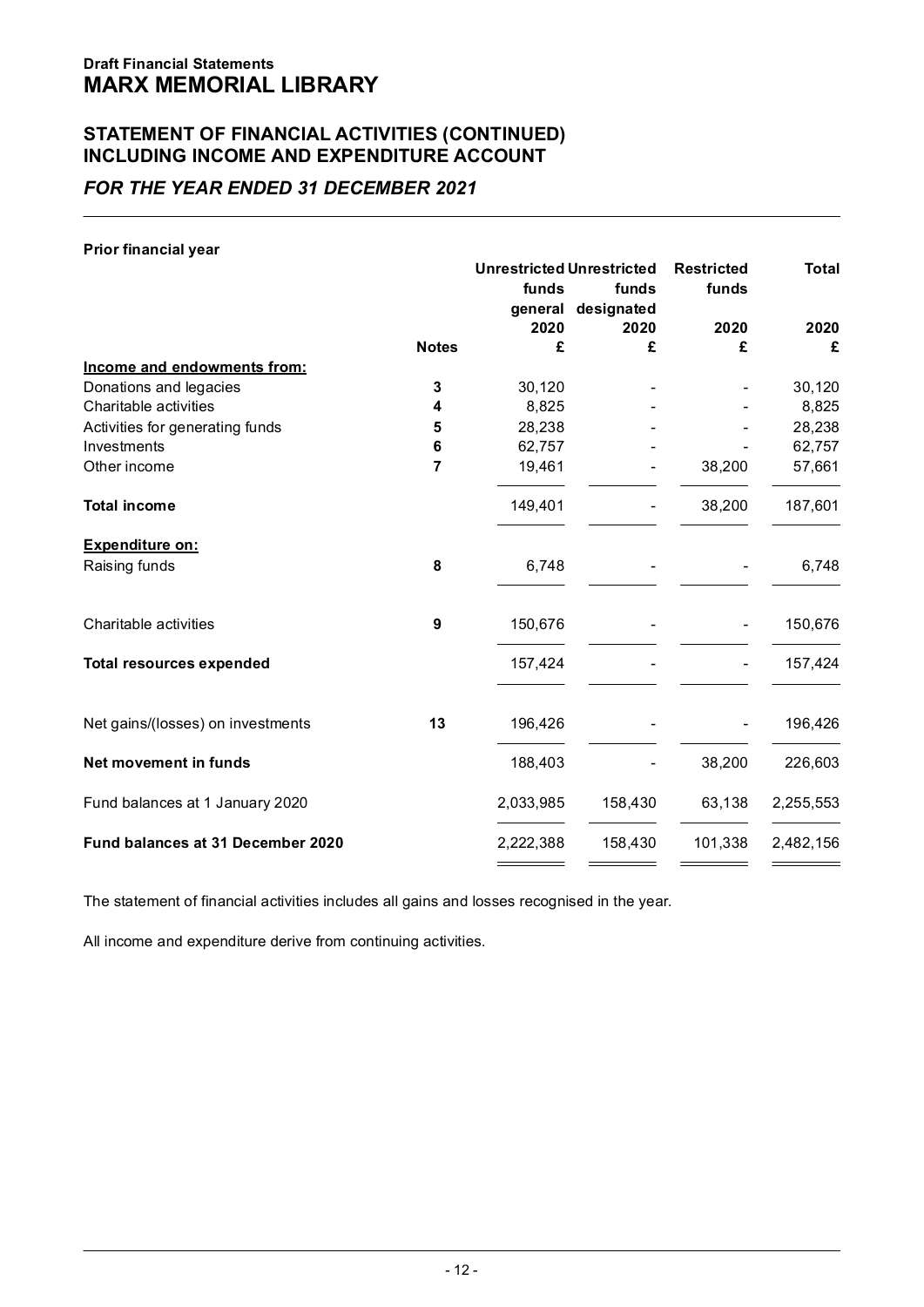# **BALANCE SHEET**

# *AS AT 31 DECEMBER 2021*

|                                              |              | 2021      |                  |                      | 2020                                     |  |
|----------------------------------------------|--------------|-----------|------------------|----------------------|------------------------------------------|--|
|                                              | <b>Notes</b> | £         | £                | £                    | £                                        |  |
| <b>Fixed assets</b>                          |              |           |                  |                      |                                          |  |
| Tangible assets                              | 14           |           | 178,133          |                      | 197,830                                  |  |
| Investments                                  | 15           |           | 2,615,685        |                      | 2,159,498                                |  |
|                                              |              |           | 2,793,818        |                      | 2,357,328                                |  |
| <b>Current assets</b>                        |              |           |                  |                      |                                          |  |
| <b>Debtors</b>                               | 17           | 14,636    |                  | 15,097               |                                          |  |
| Cash at bank and in hand                     |              | 160,049   |                  | 134,391              |                                          |  |
|                                              |              | 174,685   |                  | 149,488              |                                          |  |
| Creditors: amounts falling due within        |              |           |                  |                      |                                          |  |
| one year                                     | 18           | (13, 704) |                  | (24, 660)            |                                          |  |
| Net current assets                           |              |           | 160,981          |                      | 124,828                                  |  |
|                                              |              |           |                  |                      |                                          |  |
| <b>Total assets less current liabilities</b> |              |           | 2,954,799<br>___ |                      | 2,482,156<br>and the control of the con- |  |
|                                              |              |           |                  |                      |                                          |  |
| Income funds<br><b>Restricted funds</b>      | 19           |           |                  |                      |                                          |  |
|                                              |              |           | 123,938          |                      | 101,338                                  |  |
| Unrestricted funds<br>Designated funds       | 20           | 158,430   |                  | 158,430              |                                          |  |
| General unrestricted funds                   |              | 1,901,043 |                  |                      |                                          |  |
| Revaluation reserve                          |              | 771,388   |                  | 1,224,397<br>997,991 |                                          |  |
|                                              |              |           |                  |                      |                                          |  |
|                                              |              |           | 2,830,861        |                      | 2,380,818                                |  |
|                                              |              |           | 2,954,799        |                      | 2,482,156                                |  |
|                                              |              |           |                  |                      |                                          |  |

The financial statements were approved by the Trustees on .......................

..............................

H Bains **Trustee**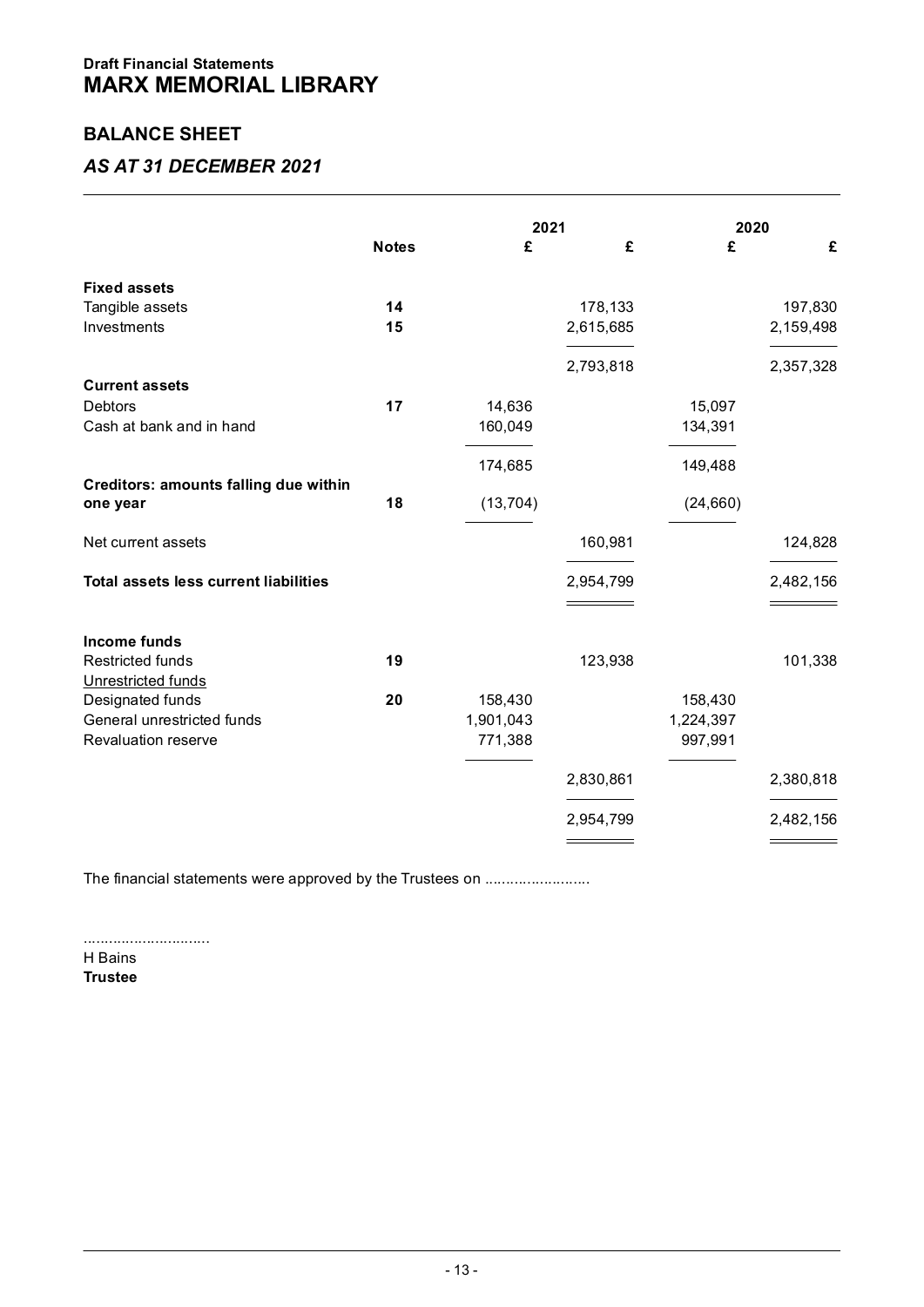## **1 Accounting policies**

# **Charity information**

Marx Memorial Library is a registered charity.

**1.1 Accounting convention**<br>The financial statements have been prepared in accordance with the charity's Articles of Association. the Charities Act 2011 and "Accounting and Reporting by Charities: Statement of Recommended Practice applicable to charities preparing their accounts in accordance with the Financial Reporting Standard applicable in the UK and Republic of Ireland (FRS 102) (effective 1 January 2019)". The charity is a Public<br>Benefit Entity as defined by FRS 102.

The charity has taken advantage of the provisions in the SORP for charities applying FRS 102 Update Bulletin 1 not to prepare a Statement of Cash Flows.

The financial statements have departed from the Charities (Accounts and Reports) Regulations 2008 only<br>to the extent required to provide a true and fair view. This departure has involved following the Statement of Recommended Practice for charities applying FRS 102 rather than the version of the Statement of Recommended Practice which is referred to in the Regulations but which has since been withdrawn.

The financial statements are prepared in sterling, which is the functional currency of the charity. Monetary amounts in these financial statements are rounded to the nearest  $\hat{r}$ .

The financial statements have been prepared under the historical cost convention, modified to include the revaluation of freehold properties and to include investment properties and certain financial instruments at fair value. The principal accounting policies adopted are set out below.

**1.2 Going concern**<br>At the time of approving the financial statements, the trustees have a reasonable expectation that the charity has adequate resources to continue in operational existence for the foreseeable future. The trustees continue to monitor the impact of COVID-19 and potential implications on future operations. Thus the trustees continue to adopt the going concern basis of accounting in preparing the financial statements.

**1.3 Charitable funds**<br>Unrestricted funds are available for use at the discretion of the trustees in furtherance of their charitable<br>objectives.

Restricted funds are subject to specific conditions by donors as to how they may be used. The purposes and uses of the restricted funds are set out in the notes to the financial statements.

Unrestricted funds are funds which can be used in accordance with the charitable objectives at the discretion of the trustees.

**1.4 Income**<br>Income is recognised when the charity is legally entitled to it after any performance conditions have been met, the amounts can be measured reliably, and it is probable that income will be received.

Cash donations are recognised on receipt. Other donations are recognised once the charity has been notified of the donation, unless performance conditions require deferral of the amount. Income tax recoverable in relation to donations received under Gift Aid or deeds of covenant is recognised at the time of the donation.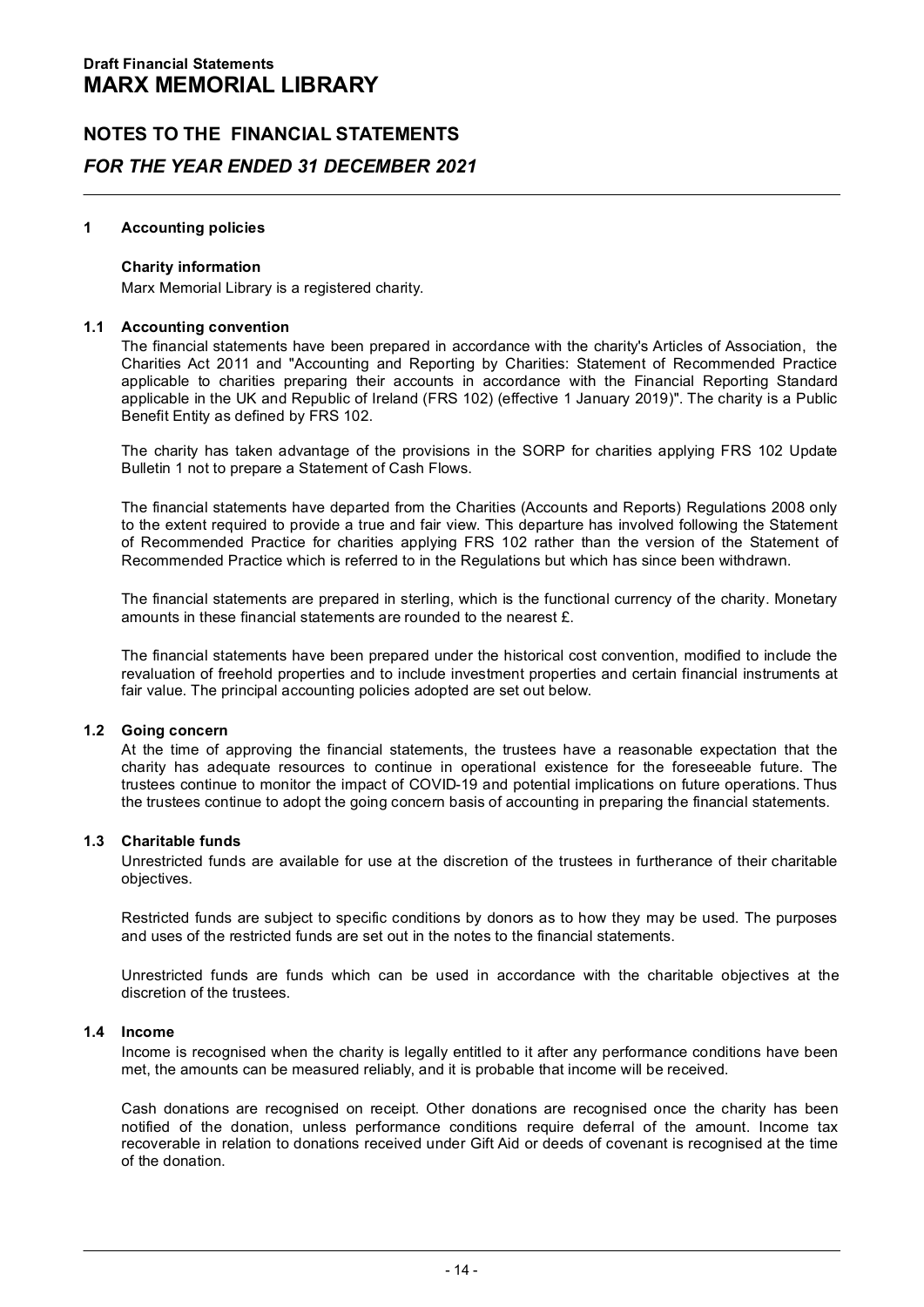# **1 Accounting policies (Continued)**

Income has been recognised gross on the basis of entitlement, certainty and measurement.

Donations, legacies and other forms of voluntary income are recognised as incoming resources when receivable, except in so far as they are incapable of financial measurement. Income under deed of covenant or gift aid is included in the accounts gross.

Investment income is recognised on a receivable basis.

**1.5 Expenditure**<br>Support costs are allocated to the one charitable activity of the charity.

Expenditure is recognised on an accruals basis, inclusive of value added tax.

Costs of generating funds are those costs incurred in attracting voluntary income, in particular grant funding and the costs of maintaining the charity's profile within the sector.

Governance costs include those costs incurred in the governance of the charity's assets and are primarily associated with constitutional and statutory requirements.

# **1.6 Tangible fixed assets**

Tangible fixed assets are initially measured at cost and subsequently measured at cost or valuation, net of depreciation and any impairment losses.

Depreciation is recognised so as to write off the cost or valuation of assets less their residual values over

| their useful lives on a reducing balance basis, as follows: |               |  |  |  |
|-------------------------------------------------------------|---------------|--|--|--|
| Improvement to premises                                     | 33% per annum |  |  |  |
| Office equipment                                            | 33% per annum |  |  |  |

The gain or loss arising on the disposal of an asset is determined as the difference between the sale proceeds and the carrying value of the asset, and is recognised in net income/(expenditure) for the year.

The Marx Memorial Library holds and conserves a number of collections made up of books, journals, newspapers, magazines, databases, maps, manuscripts and much more. In accordance with FRS 102 and SORP (FRS 102) assets acquired in the past have been capitalised at cost, where known. Donated items acquired in the past have not been capitalised, since reliable estimates of cost or valuation are not available at a cost commensurate with the benefit to the users of the accounts. The trustees consider the<br>heritage assets to have indefinite lives and are therefore not depreciated. Heritage assets are reviewed at<br>each rep

Future material additions to the collection will be capitalised and recognised in the balance sheet under heritage assets at their cost or valuation. Small items with values below the Library's capitalisation threshold of £250 are expensed when the expenditure is incurred.

1.7 Fixed asset investments<br>Fixed asset investments are initially measured at transaction price excluding transaction costs, and are<br>subsequently measured at fair value at each reporting date. Changes in fair value are rec income/(expenditure) for the year. Transaction costs are expensed as incurred.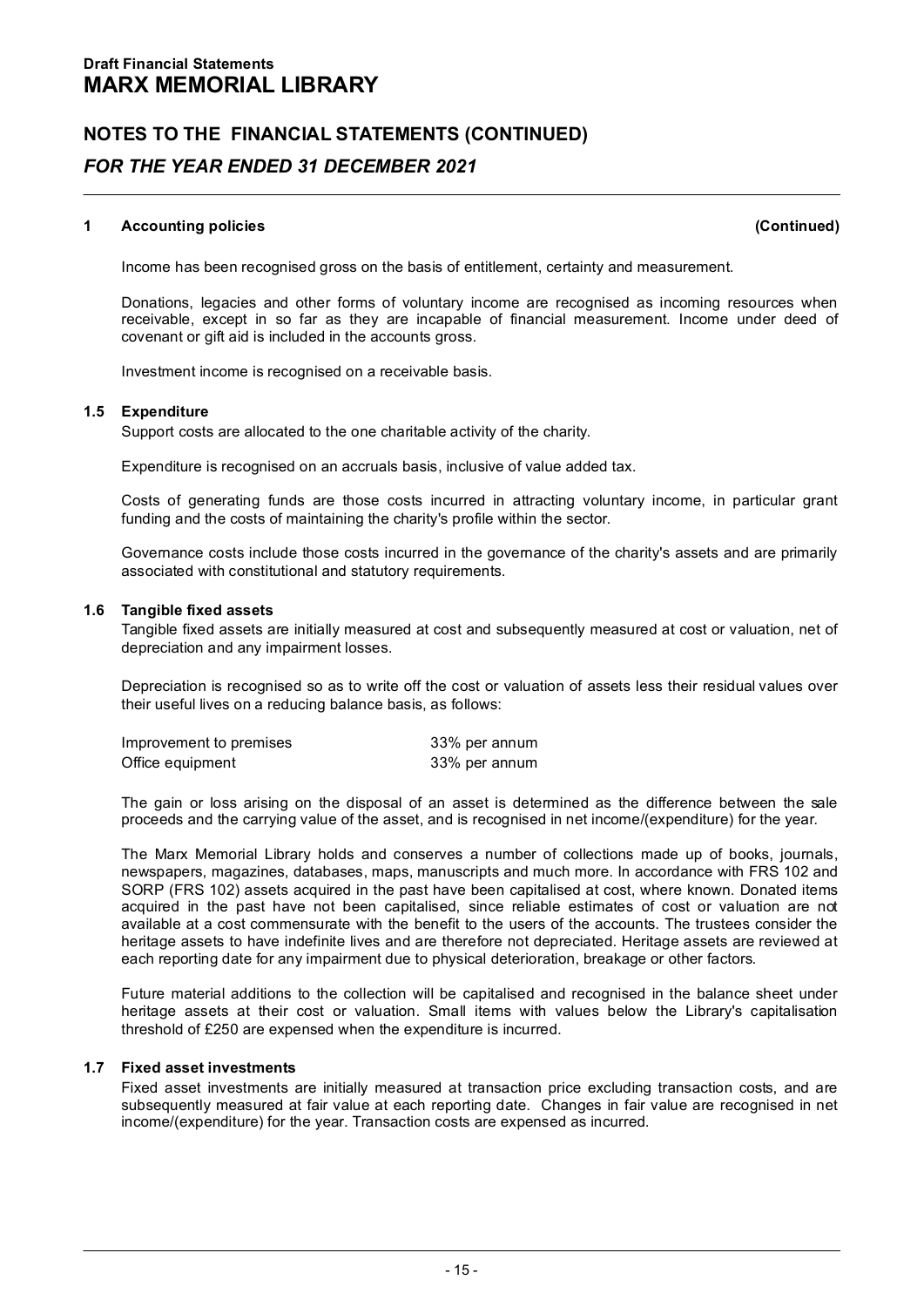# **1 Accounting policies (Continued)**

1 Accounting policies (Continued)<br>1.8 Impairment of fixed assets<br>At each reporting end date, the charity reviews the carrying amounts of its tangible assets to determine<br>whether there is any indication that those assets ha loss (if any).

Recoverable amount is the higher of fair value less costs to sell and value in use. In assessing value in use,<br>use, the estimated future cash flows are discounted to their present value using a pre-tax discount rate that reflects current market assessments of the time value of money and the risks specific to the asset for which the estimates of future cash flows have not been adjusted.

If the recoverable amount of an asset is estimated to be less than its carrying amount, the carrying amount of the asset is reduced to its recoverable amount. An impairment loss is recognised immediately in income/ (expenditure for the year, unless the relevant asset is carried at a revalued amount, in which case the impairment loss is treated as a revaluation decrease.

Recognised impairment losses are reversed if, and only if, the reasons for the impairment loss have ceased to apply. Where an impairment loss have increased to apply. Where an impairment loss subsequently reverses is incre the record the carrying amount that would have been determined had no impairment loss been recognised for the asset in prior years. A reversal of an impairment loss is recognised immediately, unless the relevant asset is carried in at a revalued amount, in which case the reversal of the impairment loss is treated as a revaluation increase.

**1.9 Cash and cash equivalents**<br>Cash and cash equivalents include cash in hand, deposits held at call with banks, other short-term liquid investments with original maturities of three months or less, and bank overdrafts. Bank overdrafts are shown within borrowings in current liabilities.

**1.10 Financial instruments**<br>The charity has elected to apply the provisions of Section 11 'Basic Financial Instruments' and Section 12 'Other Financial Instruments Issues' of FRS 102 to all of its financial instruments.

Financial instruments are recognised in the charity's balance sheet when the charity becomes party to the contractual provisions of the instrument.

Financial assets and liabilities are offset, with the net amounts presented in the financial statements, when there is a legally enforceable right to set off the recognised amounts and there is an intention to settle on a<br>net basis or to realise the asset and settle the liability simultaneously.

# *Basic financial assets*

Basic financial assets, which include debtors and cash and bank balances, are initially measured at transaction costs and are subsequently carried at amortised cost using the effective interest method unless the arrangement constitutes a financing transaction, where the transaction is measured at the present value of the future receipts discounted at a market rate of interest. Financial assets classified as receivable within one year are not amortised.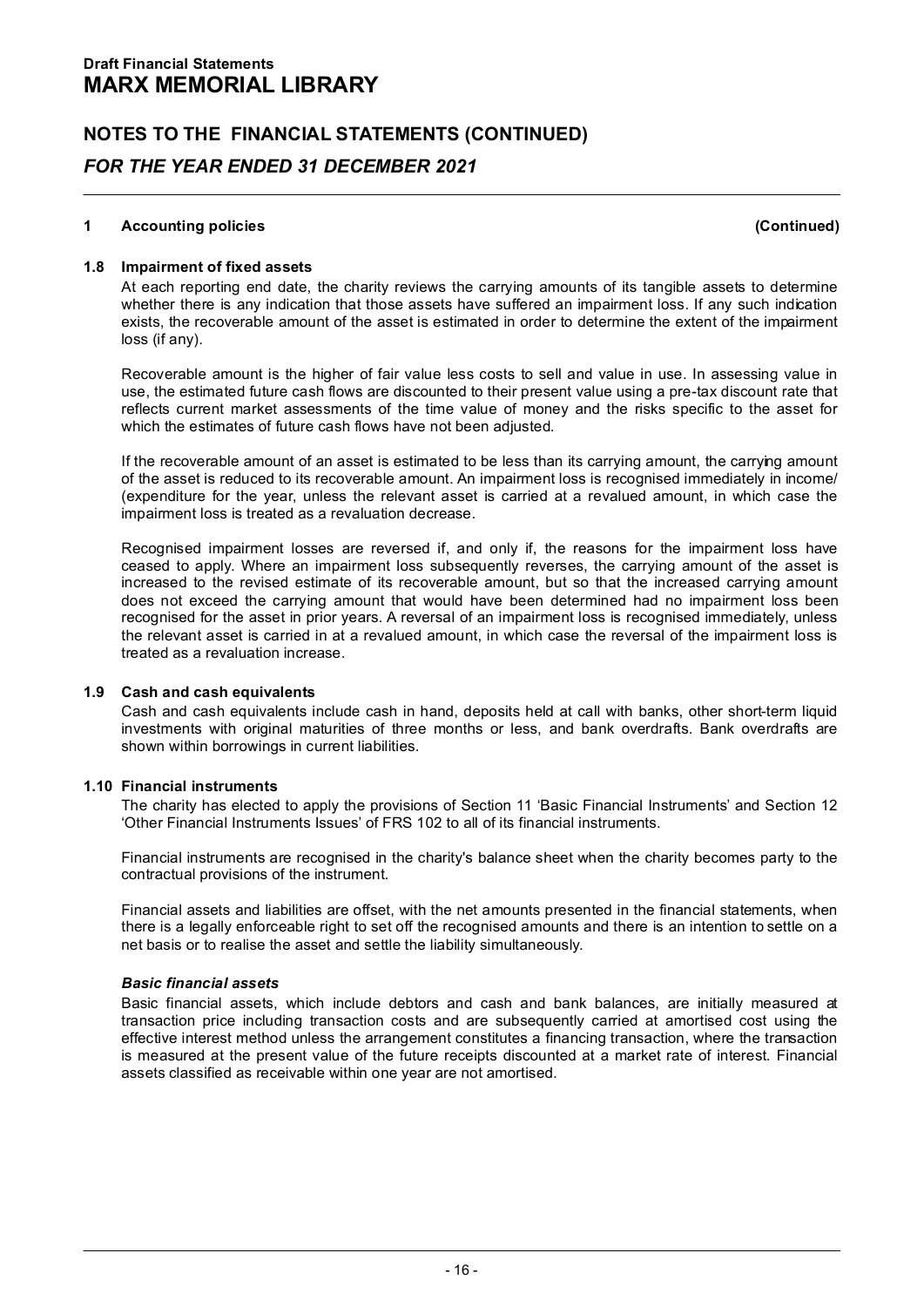# **1 Accounting policies (Continued)**

# *Basic financial liabilities*

Basic financial liabilities, including creditors and bank loans are initially recognised at transaction price<br>unless the arrangement constitutes a financing transaction, where the debt instrument is measured at the<br>present

Debt instruments are subsequently carried at amortised cost, using the effective interest rate method.

Trade creditors are obligations to pay for goods or services that have been acquired in the ordinary course<br>of operations from suppliers. Amounts payable are classified as current liabilities if payment is due within<br>one y

# **1.11 Employee benefits**

The cost of any unused holiday entitlement is recognised in the period in which the employee's services are received.

Termination benefits are recognised immediately as an expense when the charity is demonstrably committed to terminate the employment of an employee or to provide termination benefits.

# **1.12 Retirement benefits**

Payments to defined contribution retirement benefit schemes are charged as an expense as they fall due.

# **2 Critical accounting estimates and judgements**

In the application of the charity's accounting policies, the trustees are required to make judgements, estimates and assumptions about the carrying amount of assets and liabilities that are not readily apparent from other sources. The estimates and associated assumptions are based on historical experience and other factors that are considered to be relevant. Actual results may differ from these estimates.

The estimates and underlying assumptions are reviewed on an ongoing basis. Revisions to accounting<br>estimates are recognised in the period in which the estimate is revised where the revision affects only that period, or in the period of the revision and future periods where the revision affects both current and future<br>periods.

# **3 Donations and legacies**

|                               | <b>Unrestricted Unrestricted</b><br>funds<br>general<br>2021<br>£ | funds<br>general<br>2020<br>£ |
|-------------------------------|-------------------------------------------------------------------|-------------------------------|
| Donations and gifts           | 190,901                                                           | 30,120                        |
| Donations and gifts<br>Grants |                                                                   |                               |
| Donations                     | ٠<br>190,901                                                      | 4,690<br>25,430               |
|                               |                                                                   |                               |
|                               | 190,901                                                           | 30,120                        |
|                               |                                                                   |                               |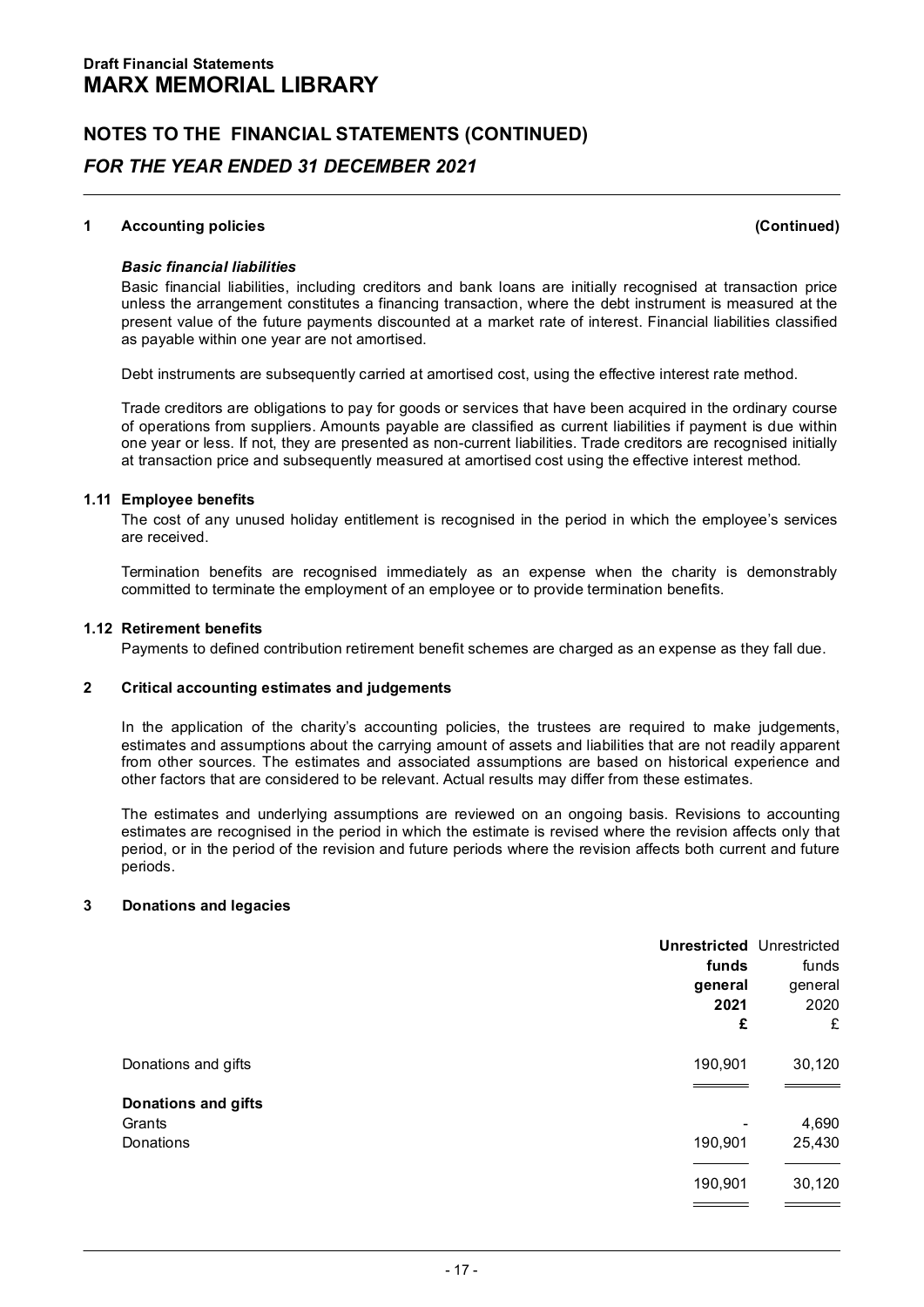# **4 Charitable activities**

|                                                  | 2021<br>£ | 2020<br>£ |
|--------------------------------------------------|-----------|-----------|
| <b>Educational services</b>                      | 8,654     | 8,825     |
| Analysis by fund<br>Unrestricted funds - general | 8,654     | 8,825     |

# **5 Activities for generating funds**

|                                   | <b>Unrestricted Unrestricted</b><br>funds<br>general<br>2021<br>£ | funds<br>general<br>2020<br>£ |
|-----------------------------------|-------------------------------------------------------------------|-------------------------------|
| Non-charitable trading activities | 32.370                                                            | 28.238                        |

# **6 Investments**

|         | <b>Unrestricted Unrestricted</b> |                   |
|---------|----------------------------------|-------------------|
| funds   | funds                            |                   |
| general | general                          |                   |
| 2020    | 2021                             |                   |
| £       | £                                |                   |
| 62,757  | 66.727                           | Income receivable |
|         |                                  |                   |

# **7 Other income**

| Other income |              |                   |        |                           |            |        |  |
|--------------|--------------|-------------------|--------|---------------------------|------------|--------|--|
|              | Unrestricted | <b>Restricted</b> |        | <b>Total Unrestricted</b> | Restricted | Total  |  |
|              | funds        | funds             |        | funds                     | funds      |        |  |
|              | general      |                   |        | general                   |            |        |  |
|              | 2021         | 2021              | 2021   | 2020                      | 2020       | 2020   |  |
|              | £            | £                 | £      | £                         | £          | £      |  |
| Other income | 9.882        | 22,600            | 32.482 | 19.461                    | 38,200     | 57.661 |  |
|              |              |                   |        |                           |            |        |  |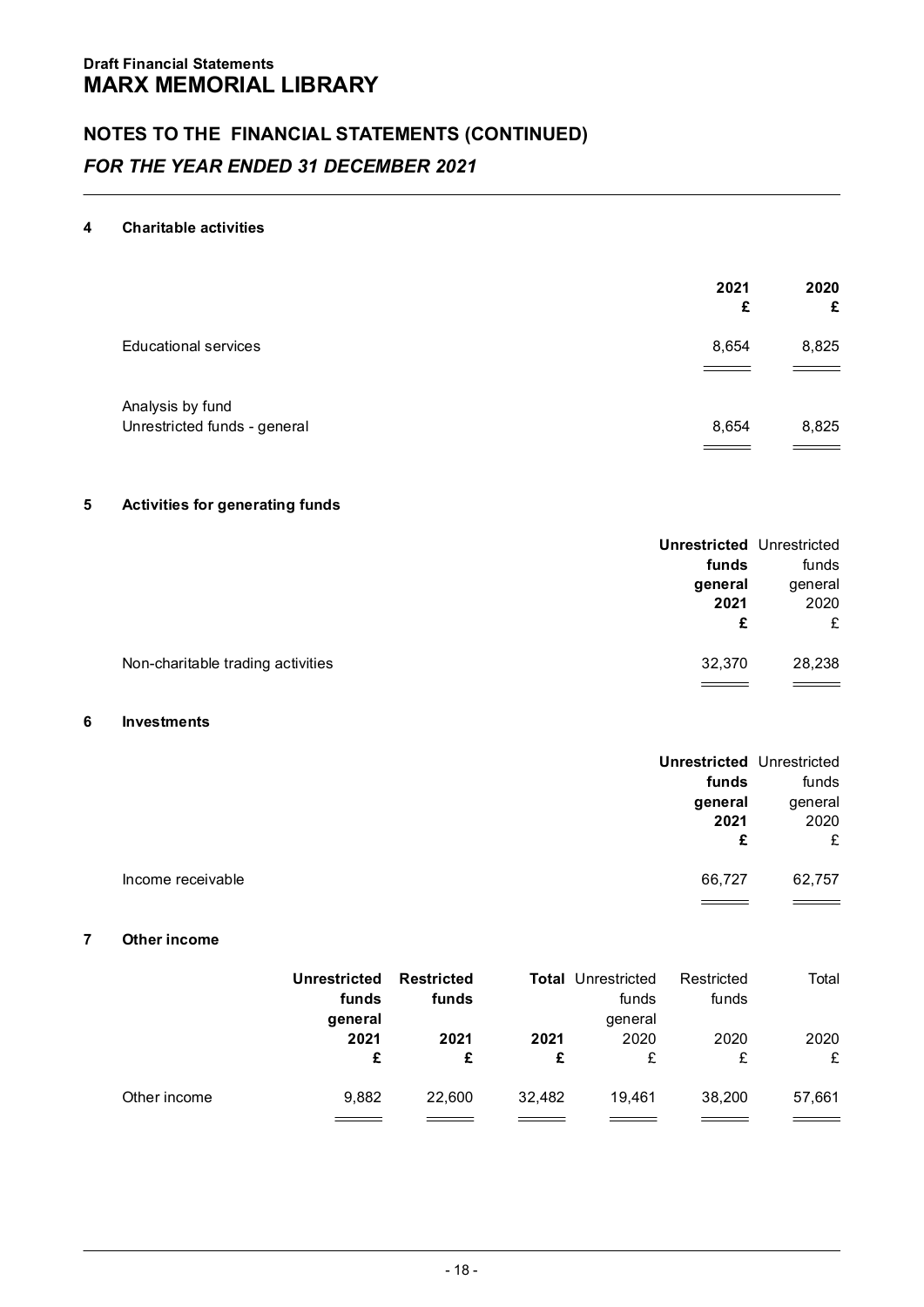# **8 Raising funds**

|    |                                                                            | <b>Unrestricted Unrestricted</b><br>funds<br>general<br>2021<br>£ | funds<br>general<br>2020<br>£       |
|----|----------------------------------------------------------------------------|-------------------------------------------------------------------|-------------------------------------|
|    | <b>Fundraising and publicity</b><br>Seeking donations, grants and legacies | 1,747                                                             | 6,748                               |
|    |                                                                            |                                                                   |                                     |
|    |                                                                            | 1,747                                                             | 6,748                               |
| 9  | <b>Charitable activities</b>                                               |                                                                   |                                     |
|    |                                                                            | 2021                                                              | 2020                                |
|    |                                                                            | £                                                                 | £                                   |
|    | Staff costs                                                                | 72,612                                                            | 59,798                              |
|    | Depreciation and impairment                                                | 24,170                                                            | 10,195                              |
|    | Library running costs                                                      | 65,002                                                            | 61,311                              |
|    | Share of governance costs                                                  | 10,313                                                            | 19,372                              |
|    |                                                                            | 172,097<br>$\overline{\phantom{a}}$                               | 150,676<br>$\overline{\phantom{a}}$ |
| 10 | Governance costs                                                           |                                                                   |                                     |
|    |                                                                            | 2021                                                              | 2020                                |
|    |                                                                            | £                                                                 | £                                   |
|    | Accountancy fees                                                           | 10,164                                                            | 18,973                              |
|    | Bank charges                                                               | 149                                                               | 399                                 |
|    |                                                                            | 10,313                                                            | 19,372                              |
|    | Analysed between                                                           |                                                                   |                                     |
|    | Charitable activities                                                      | 10,313                                                            | 19,372                              |
|    |                                                                            | $\overline{\phantom{a}}$                                          | $ -$                                |

# **11 Trustees**

None of the trustees (or any persons connected with them) received any remuneration during the year for their services as trustees, but 1 of them was reimbursed a total of £577 for expenses in 2020.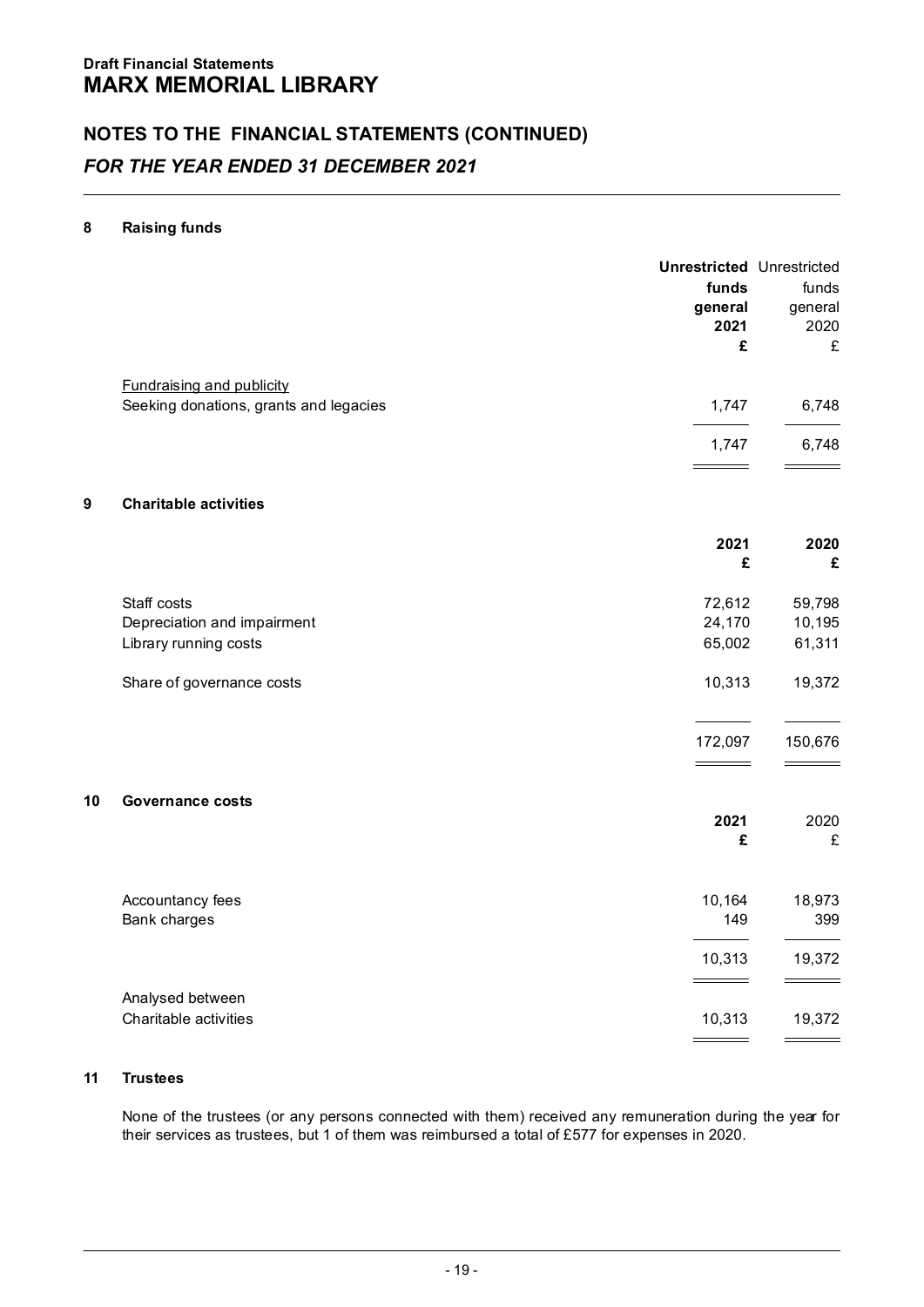# **12 Employees**

The average monthly number of employees during the year was:

|                       | 2021<br>Number | 2020<br>Number |
|-----------------------|----------------|----------------|
|                       | $\overline{4}$ | $\overline{2}$ |
|                       |                |                |
| Wages and salaries    | 67,684         | 52,764         |
| Social security costs | 1,949          | 3,752          |
| Other pension costs   | 2,979          | 3,282          |
|                       | 72,612         | 59,798         |
|                       |                |                |

There were no employees whose annual remuneration was £60,000 or more.

# **13 Net gains/(losses) on investments**

|                                       | <b>Unrestricted Unrestricted</b> |
|---------------------------------------|----------------------------------|
| funds                                 | funds                            |
| general                               | general                          |
| 2021                                  | 2020                             |
|                                       | £<br>£                           |
| Revaluation of investments<br>315.353 | 196.426                          |
|                                       |                                  |

# **14 Tangible fixed assets**

|                                  | Improvement<br>to premises | Office<br>equipment | Heritage<br>assets | Total   |
|----------------------------------|----------------------------|---------------------|--------------------|---------|
|                                  | £                          | £                   | £                  | £       |
| Cost                             |                            |                     |                    |         |
| At 1 January 2021                | 358.770                    | 75.305              | 129.629            | 563.704 |
| <b>Additions</b>                 | 4.005                      | 468                 | ۰                  | 4.473   |
| At 31 December 2021              | 362,775                    | 75.773              | 129.629            | 568,177 |
| Depreciation and impairment      |                            |                     |                    |         |
| At 1 January 2021                | 293.433                    | 72.441              | ٠                  | 365.874 |
| Depreciation charged in the year | 23,111                     | 1.059               | ٠                  | 24,170  |
| At 31 December 2021              | 316.544                    | 73.500              | ٠                  | 390.044 |
| <b>Carrying amount</b>           |                            |                     |                    |         |
| At 31 December 2021              | 46,231                     | 2,273               | 129,629            | 178,133 |
| At 31 December 2020              | 65,337                     | 2.864               | 129.629            | 197,830 |
|                                  |                            |                     |                    |         |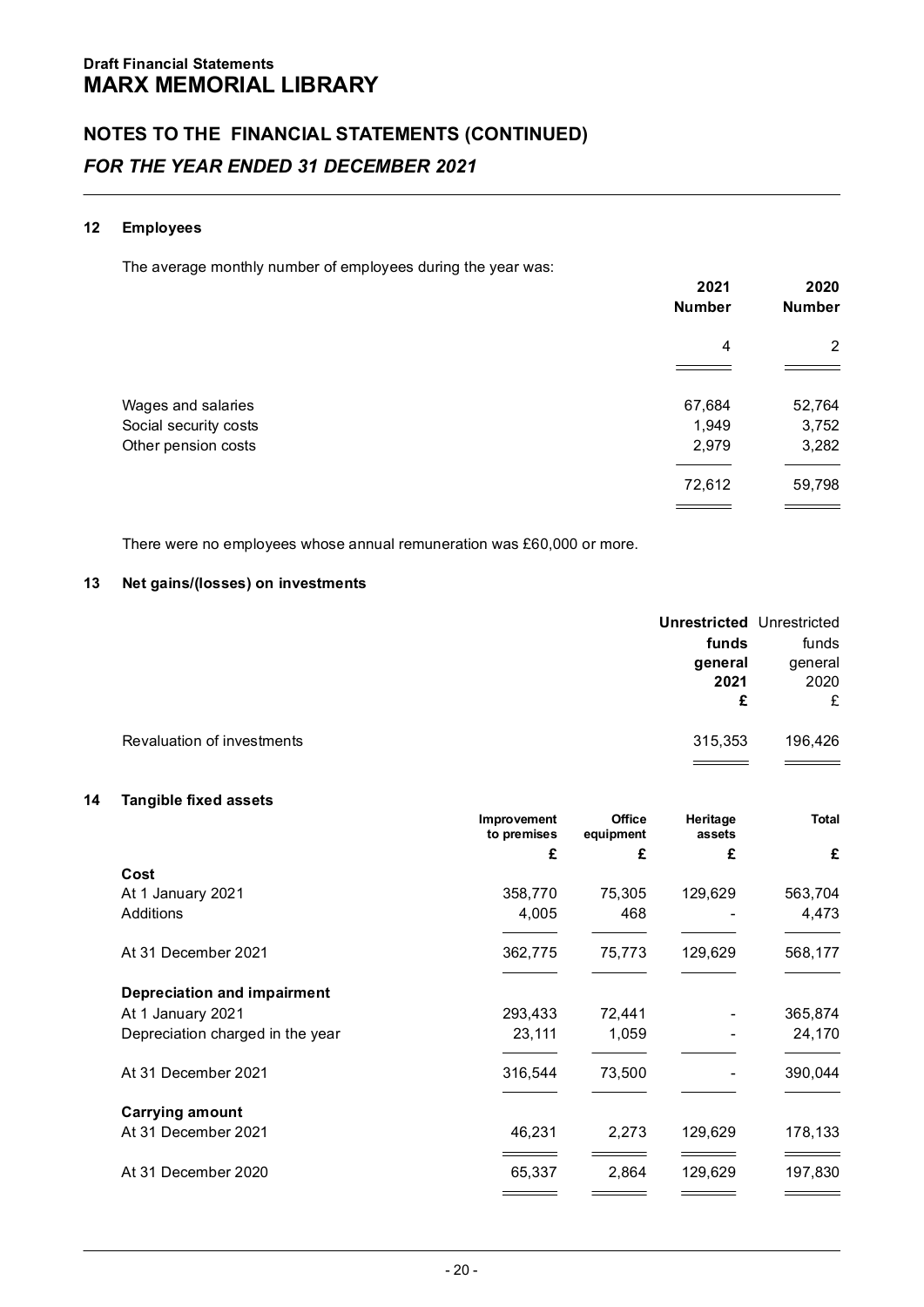# **14 Tangible fixed assets (Continued)**

The Library, Land and Buildings are held on a 51 year lease which terminates in 2047, and are ultimately<br>owned by Marx House Limited, a company incorporated in the UK. Each party buys their own insurance,<br>MHL as landlord t insurance costs in 2018 were £1,845, so the parties agreed that should that be £2,200 rounded up, therefore the real rental charge for the Marx Memorial Library occupying Marx House is £2,200 each year.

# **15 Fixed asset investments**

|                                              | Listed<br>investments<br>£ |
|----------------------------------------------|----------------------------|
| <b>Cost or valuation</b>                     |                            |
| At 1 January 2021                            | 2,159,498                  |
| Additions                                    | 1,155,971                  |
| Valuation changes                            | 315,353                    |
|                                              |                            |
| At 31 December 2021                          | 3,630,822                  |
| Impairment<br>At 1 January 2021<br>Disposals | 1,015,137                  |
| At 31 December 2021                          | 1,015,137                  |
| <b>Carrying amount</b>                       |                            |
| At 31 December 2021                          | 2,615,685                  |
|                                              |                            |
| At 31 December 2020                          | 2,159,498                  |
|                                              |                            |

# **Fixed asset investments revalued**

Investments are revalued quarterly to their fair value using the bid price.

| 16 | <b>Financial instruments</b>                              | 2021      | 2020      |  |
|----|-----------------------------------------------------------|-----------|-----------|--|
|    |                                                           |           |           |  |
|    | Carrying amount of financial assets                       |           |           |  |
|    | Instruments measured at fair value through profit or loss | 2.615.685 | 2.159.498 |  |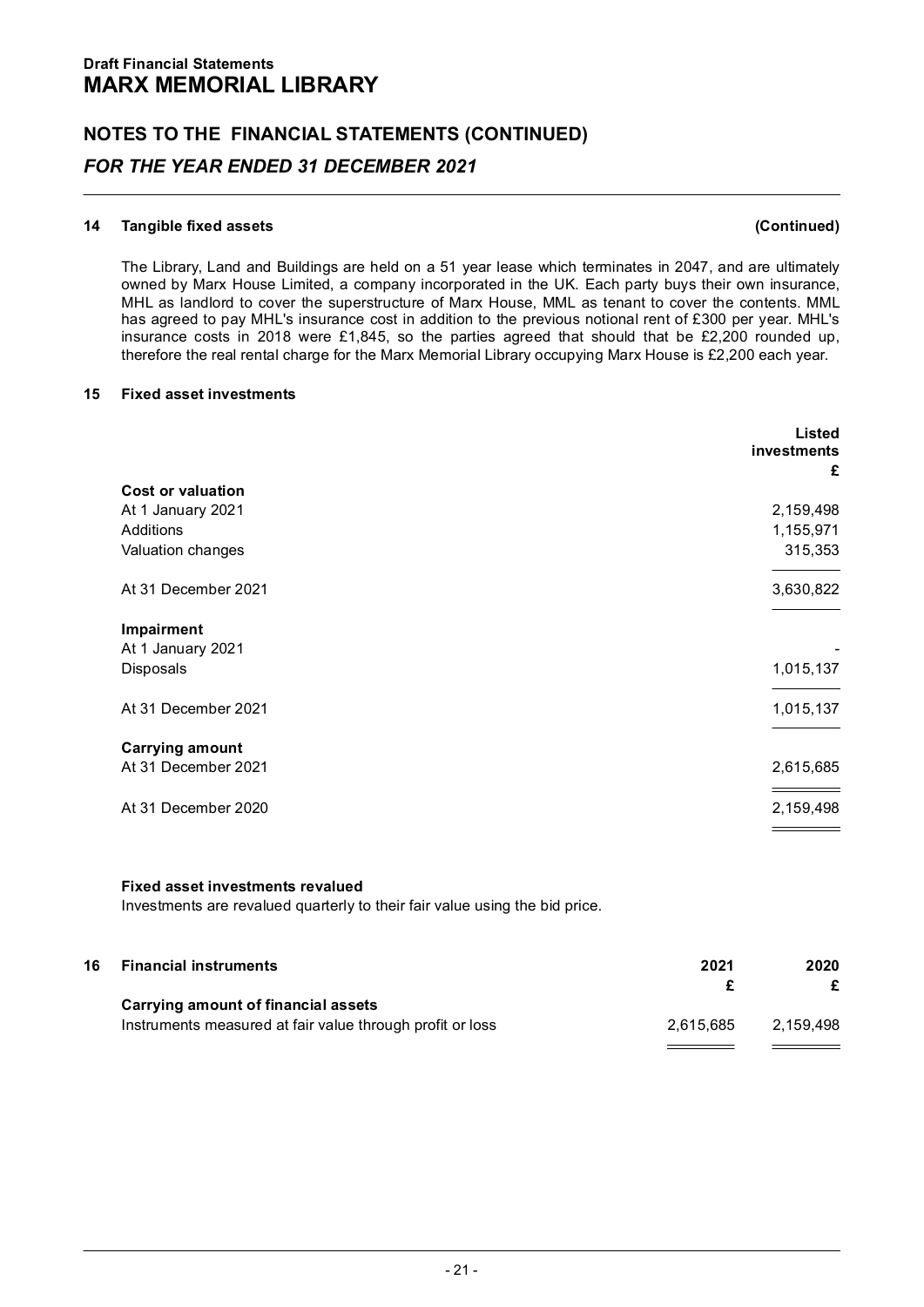# **17 Debtors**

|    |                                                | 2021   | 2020   |
|----|------------------------------------------------|--------|--------|
|    | Amounts falling due within one year:           | £      | £      |
|    | Trade debtors                                  | 13,246 | 9,117  |
|    | Prepayments and accrued income                 | 1,390  | 5,980  |
|    |                                                | 14,636 | 15,097 |
| 18 | Creditors: amounts falling due within one year |        |        |
|    |                                                | 2021   | 2020   |
|    |                                                | £      | £      |
|    | Other taxation and social security             | 1.406  | 2,476  |
|    | Trade creditors                                | 4.007  | 14,248 |
|    | Other creditors                                | 456    | 93     |
|    | Accruals and deferred income                   | 7,835  | 7,843  |
|    |                                                | 13,704 | 24,660 |
|    |                                                |        |        |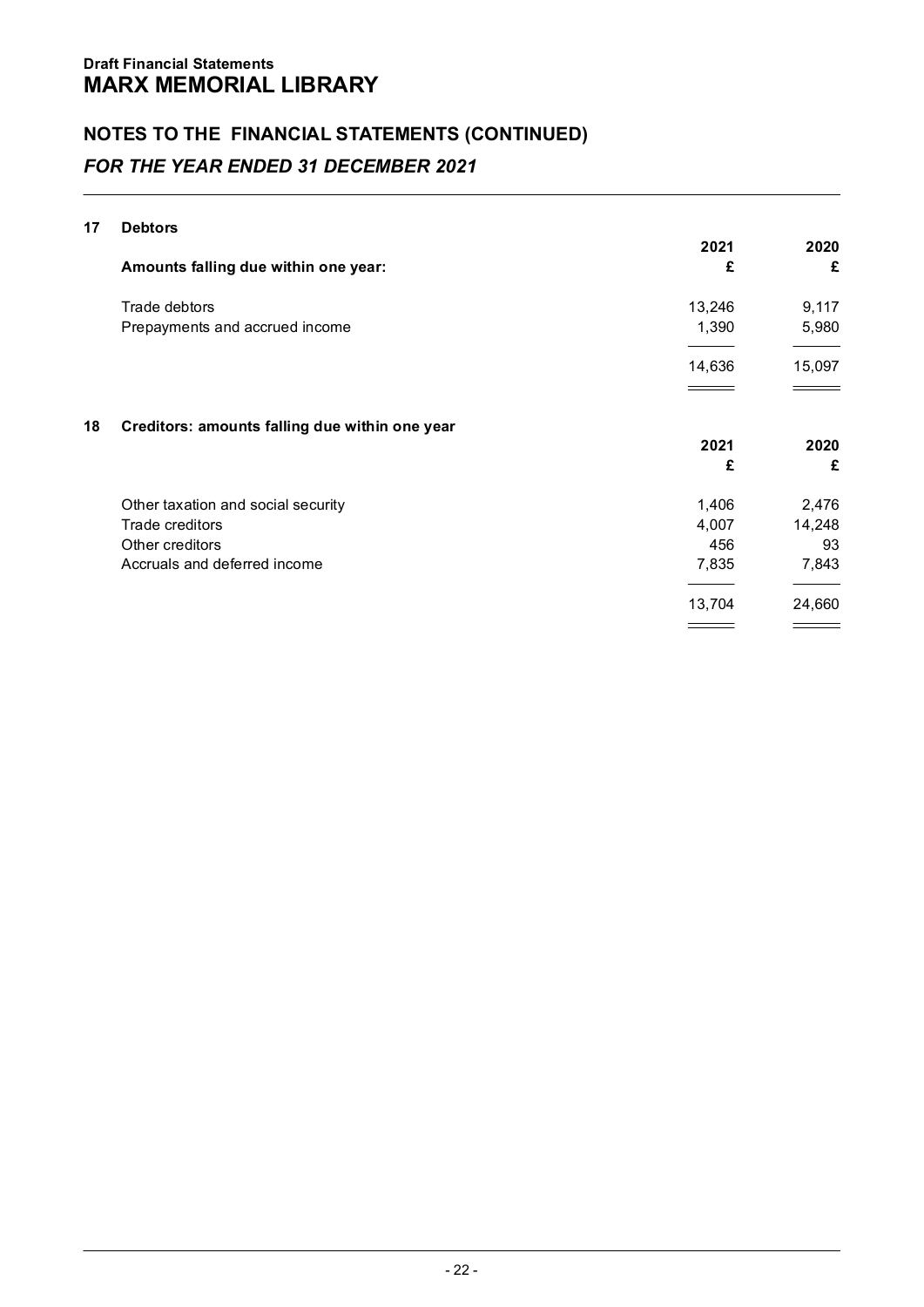# **19 Restricted funds**

The income funds of the charity include restricted funds comprising the following unexpended balances of donations and grants held on trust for specific purposes:

|                                       |                              | Movement<br>in funds     |                                              | <b>Movement</b><br>in funds |                                          |
|---------------------------------------|------------------------------|--------------------------|----------------------------------------------|-----------------------------|------------------------------------------|
|                                       | Balance at<br>1 January 2020 | Incomina                 | <b>Balance</b> at<br>resources1 January 2021 | Incomina<br>resources       | <b>Balance</b> at<br>31 December<br>2021 |
|                                       | £                            | £                        | £                                            | £                           | £                                        |
| 1917 Russian Revolution               | 262                          | ٠                        | 262                                          |                             | 262                                      |
| Tolpuddle projects                    | 1.012                        | ٠                        | 1.012                                        | ٠                           | 1.012                                    |
| Spanish digitising project            | 6.350                        | ٠                        | 6.350                                        |                             | 6.350                                    |
| Marx 200 project                      | 3.691                        | $\overline{\phantom{a}}$ | 3.691                                        | ۰                           | 3.691                                    |
| <b>UNITE History project</b>          | 21.823                       | 38.200                   | 60.023                                       | 22.600                      | 82,623                                   |
| Flood remedial and conservation works | 30.000                       | ٠                        | 30,000                                       | ۰                           | 30,000                                   |
|                                       | 63.138                       | 38.200                   | 101.338                                      | 22,600                      | 123.938                                  |
|                                       |                              |                          |                                              |                             |                                          |

The 1917 Russian Revolution fund received from the Heritage Lottery Fund enabled a Marx Memorial Library website and travelling exhibition on the Russian Revolution (1917-1922), its impact on World War 1 and the European Labour Movement.

Tolpuddle Project - After bound volumes of The Dorsetshire County Chronicle and Somersetshire Gazette were discovered in MML's basement stores a restricted fund project was opened up, with significant individual but also many trade union donations after it became clear that these rare journals effectively documented the story of the Tolpuddle Martyrs. The poor condition challenged effective use<br>but funds for conservation and display were raised to enable public use without stressing our own finances.

Spanish Digitising Project - Thanks to a grant from The National Archives Cataloguing Grants Scheme, involving the Heritage Lottery Fund, in association with the grant funder Pilgrim Trust, MML was enabled to re-organise, classify and catalogue the wide-ranging material within its Spanish Collection, especially the archives of the International Brigade. This provided for the employment of a professional archivist for the period of 11 months to February 2018.

Marx 200 - Too mark the 200th birth of Karl Marx in 1818, MML organised a 200-strong Eventbrite ticketed conference on Saturday 5 May 2018 at the School of Oriental and African Studies in London, UK). This was achieved with the support of outside funders and ticket income. A small surplus has been reserved for the development of a book and a film.

Unite History Project - in conjunction with the Executive Council of Unite the union, a project directed by an Editorial Committee of Mary Davis, John Foster, Meirian Jump, Marj Mayo, Jim Mowatt, Graham Stevenson and Adrian Weir has been set up to develop awareness and interest of the union's history —<br>and that of its predecessor unions. A key part of the project's work will be to produce six volumes of the history of the Transport & General Workers' Union (TGWU/T&G) in time for the centenary anniversary of that union's foundation.

Flood remedial and conservation works - A restricted fund of monies raised through an appeal to pay for remedial work on the MML's roof and memorial garden, in addition to a range of collection care initiatives to better preserve MML's library and archive in the aftermath of the flood of September 2019.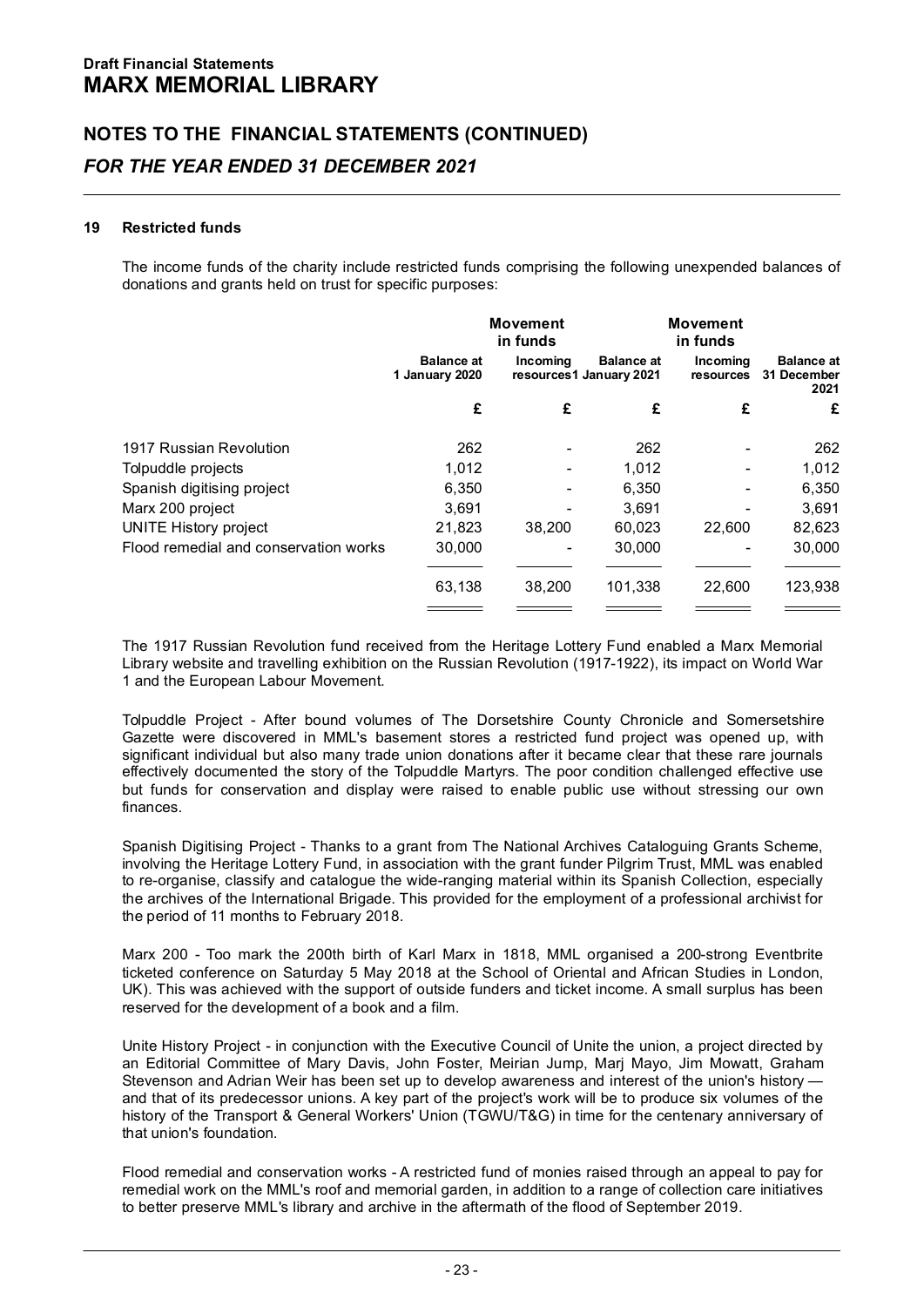# **20 Designated funds**

The income funds of the charity include the following designated funds which have been set aside out of unrestricted funds by the trustees for specific purposes:

|                            |                              | Movement<br>in funds     |                                              | <b>Movement</b><br>in funds |                                          |
|----------------------------|------------------------------|--------------------------|----------------------------------------------|-----------------------------|------------------------------------------|
|                            | Balance at<br>1 January 2020 | Incomina                 | <b>Balance</b> at<br>resources1 January 2021 | Incomina<br>resources       | <b>Balance</b> at<br>31 December<br>2021 |
|                            | £                            | £                        | £                                            | £                           | £                                        |
| Capital Reserve            | 102.564                      | ٠                        | 102.564                                      | ٠                           | 102.564                                  |
| <b>Library Development</b> | 55,866                       | $\overline{\phantom{a}}$ | 55,866                                       | ٠                           | 55.866                                   |
|                            |                              |                          |                                              |                             |                                          |
|                            | 158,430                      | ٠                        | 158.430                                      | ٠                           | 158.430                                  |
|                            |                              |                          |                                              |                             |                                          |

A library development designated fund was initially established during 2014 from some relatively small, but very welcome, donations from a variety of sources. This was supplemented during 2014 by the remains of a large inheritance of £174,937 gifted to MML provided by the estate of Jonathan Carritt.

£120,000 of this was immediately ploughed back into shares in a new CCLA ethical fund account. providing income in the longer term. The residue of the designated fund was used to provide for expenditure on the development of income generating activities, and saving costs. The Fund remains available as a designated account for trustees to use at their discretion It has been determined to place the bulk of bequests coming in during 2018 to purchase further shares in the ethical fund, which can serve as a readily accessible reserve fund for the charity. The charity invested £150,000 in ethical funds in April 2020.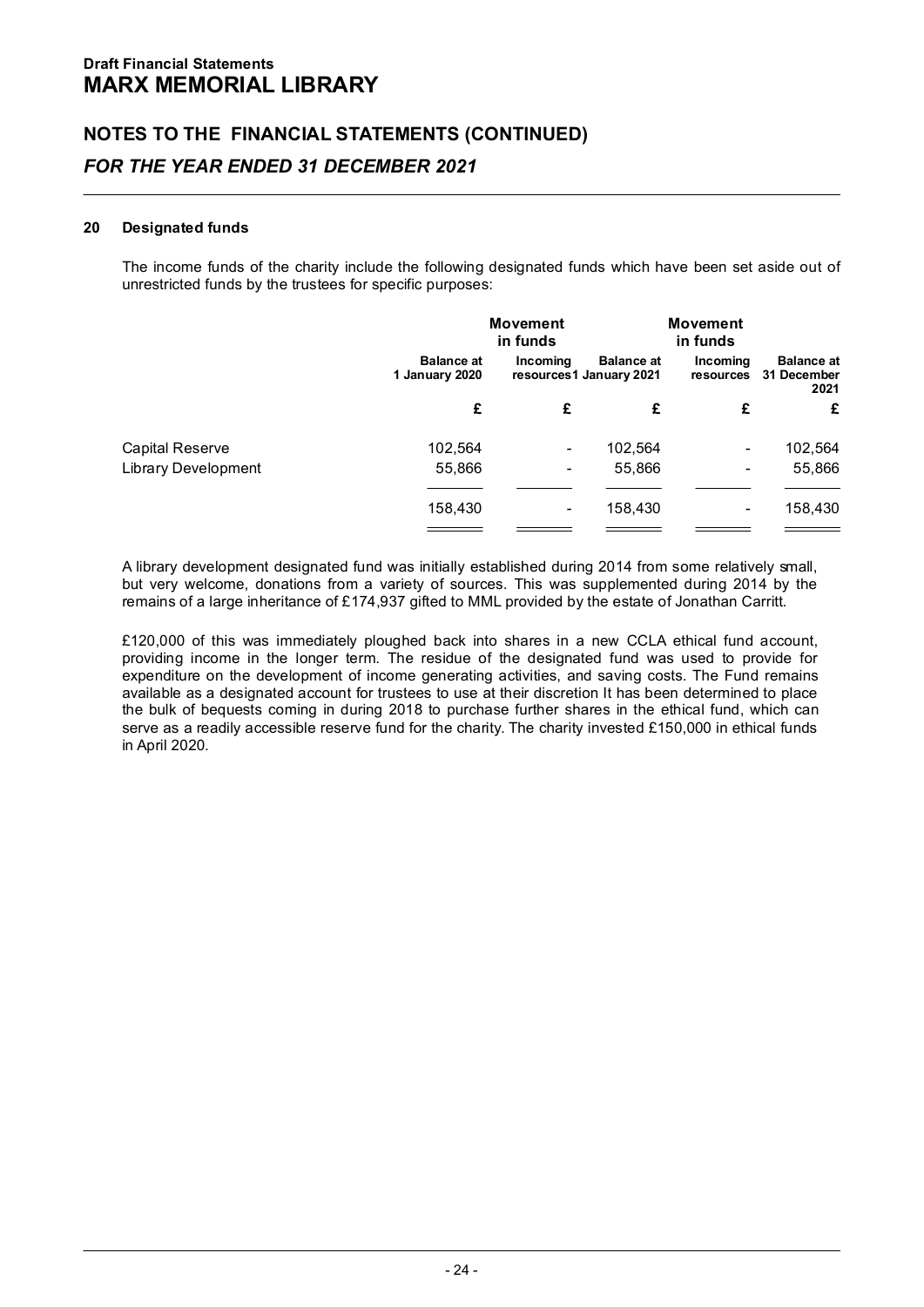# NOTES TO THE FINANCIAL STATEMENTS (CONTINUED)

# FOR THE YEAR ENDED 31 DECEMBER 2021

# 21 Analysis of net assets between funds

|                                       |           |  |                      |                      |                                                                                                             |        | Total      |
|---------------------------------------|-----------|--|----------------------|----------------------|-------------------------------------------------------------------------------------------------------------|--------|------------|
|                                       |           |  |                      |                      |                                                                                                             |        |            |
|                                       |           |  |                      |                      | Total Unrestricted Drivestricted Designated<br>funds Munds<br>2021 2020 2020<br>2020 2020 2020<br>2020 2020 |        | 2020<br>20 |
|                                       |           |  |                      |                      |                                                                                                             |        |            |
| Fund balances at 31 December 2021 are |           |  |                      |                      |                                                                                                             |        |            |
| represented by:                       |           |  |                      |                      |                                                                                                             |        |            |
| Tangible assets                       | 178,133   |  | 178,133              | 127,834              |                                                                                                             | 69,996 | 197,830    |
| Investments                           | 2,615,685 |  |                      |                      |                                                                                                             |        | 2,159,498  |
| Current assets/(liabilities)          | 160,981   |  | 2,615,685<br>160,981 | 2,159,498<br>124,828 |                                                                                                             |        | 124,828    |
|                                       | 2,954,799 |  | 2,954,799            | 2,412,160            |                                                                                                             | 69,996 | 2,482,156  |
|                                       |           |  |                      |                      |                                                                                                             |        |            |